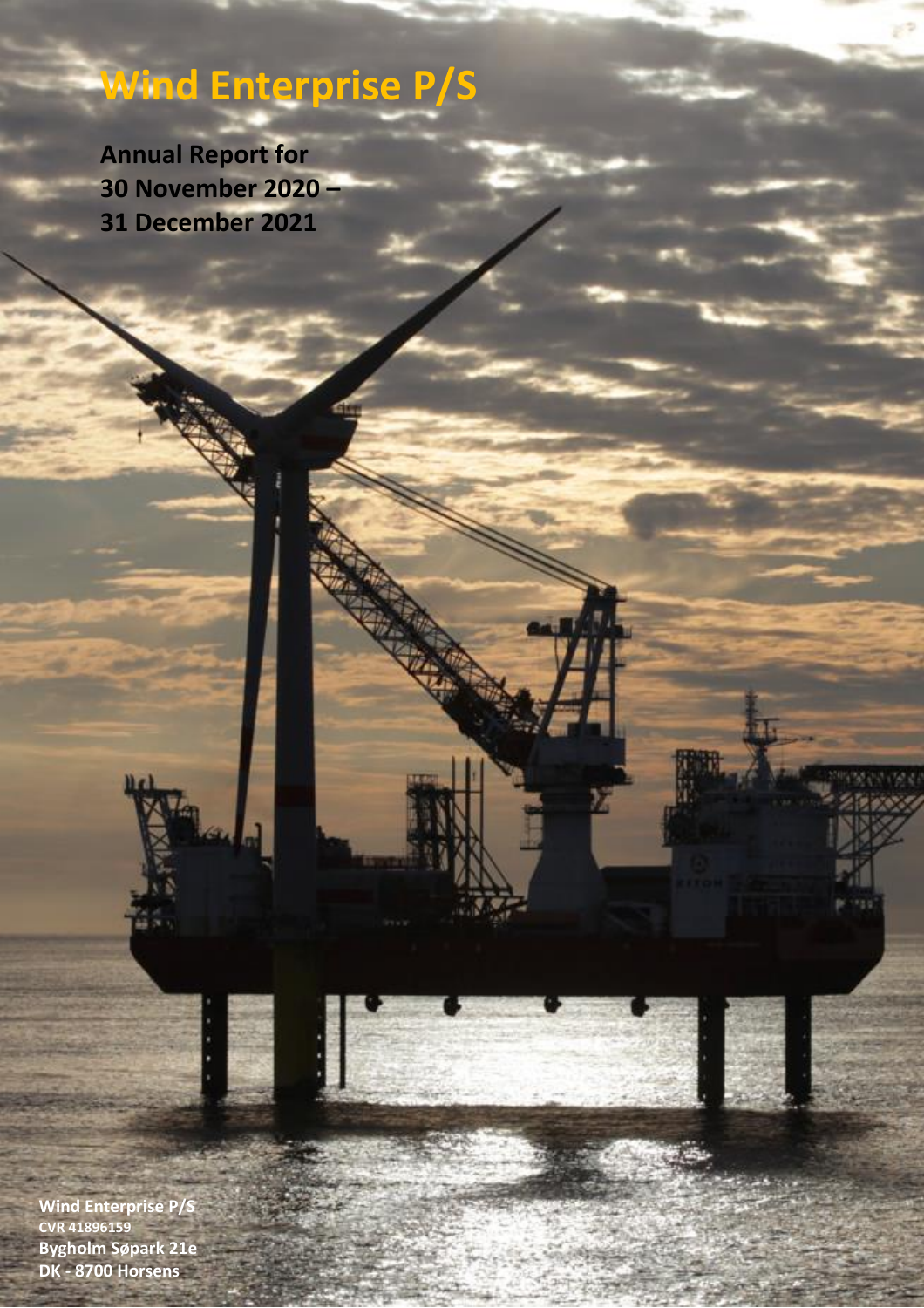

# **Table of Contents**

# **Contents**

| <b>MANAGEMENT REVIEW</b>                                     |    |
|--------------------------------------------------------------|----|
| STATEMENT BY THE BOARD OF DIRECTORS AND EXECUTIVE MANAGEMENT | 10 |
| <b>INDEPENDENT AUDITOR'S REPORT</b>                          | 11 |
| <b>FINANCIAL STATEMENTS AND FINANCIAL REVIEW</b>             | 13 |
| NOTES TO THE FINANCIAL STATEMENTS                            | 17 |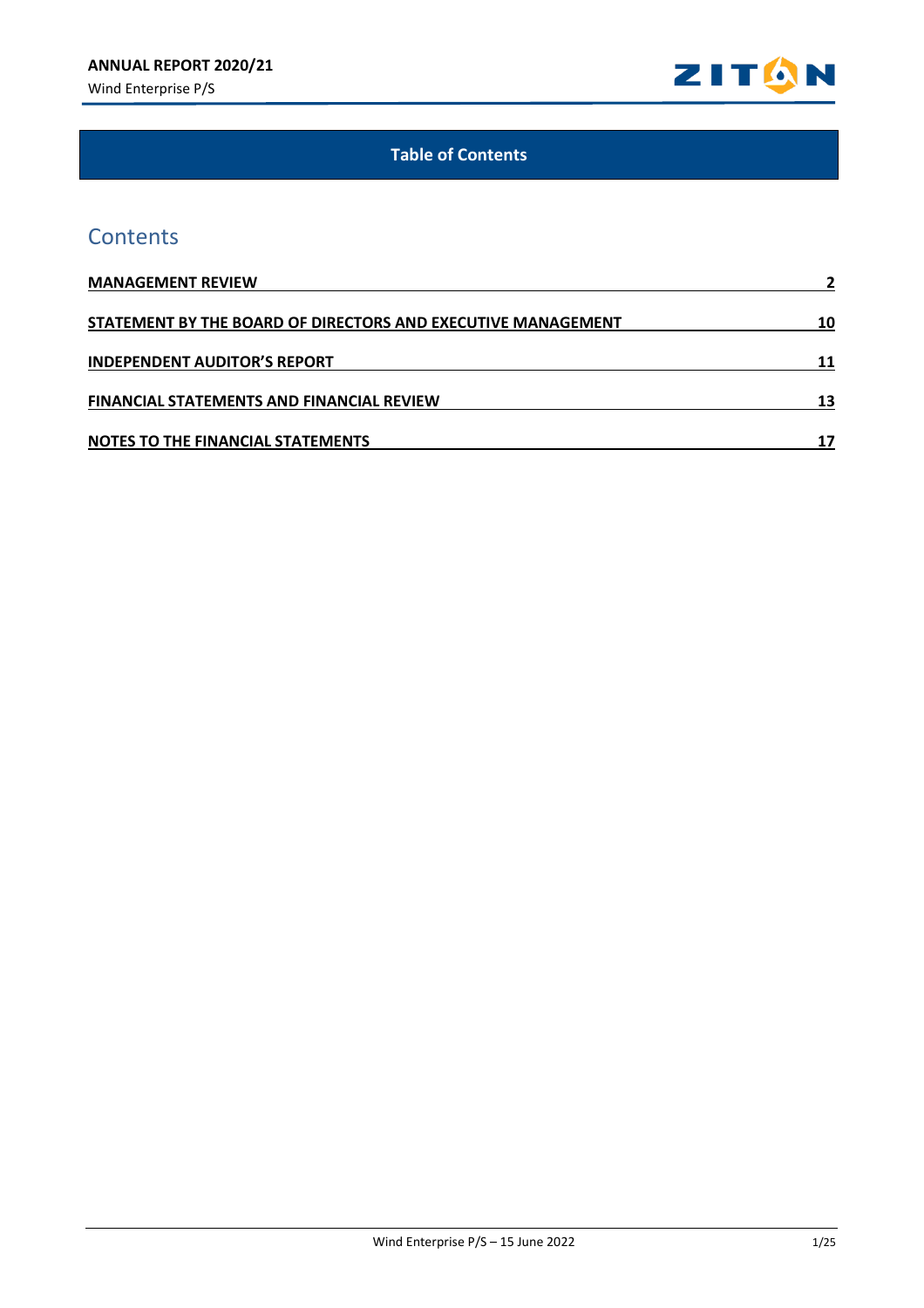#### **ANNUAL REPORT 2020/21**

Wind Enterprise P/S



## **Management Review**

#### <span id="page-2-0"></span>**About Wind Enterprise P/S**

| Name:                      | Wind Enterprise P/S                        |
|----------------------------|--------------------------------------------|
| Address:                   | Bygholm Søpark 21e                         |
|                            | DK - 8700 Horsens                          |
| Registration number:       | 41 89 61 59                                |
| Established:               | 30 November 2020                           |
| Registered office:         | Horsens, Denmark                           |
| Financial year:            | 1 January - 31 December                    |
|                            |                                            |
| <b>Board of Directors:</b> | Lars Thorsgaard Jensen, Chairman           |
|                            | Jacob Østergaard Bergenholtz               |
|                            | Thorsten Henrik Jalk                       |
| Executive management:      | Thorsten Henrik Jalk                       |
| Auditors:                  | BDO Statsautoriseret revisionsaktieselskab |
|                            | Jeppe Aakjærs Vej 10                       |
|                            | DK - 9500 Hobro                            |

Wind Enterprise P/S is a fully owned subsidiary of ZITON A/S. The sole purpose of Wind Enterprise P/S is to own and enter into customer contracts with vessel J/U WIND ENTERPRISE. Wind Enterprise P/S was established in November 2020.

On 18 December 2020, Wind Enterprise P/S' parent company ZITON A/S exercised its call option to purchase J/U WIND ENTERPRISE, partly by issuing new shares to the seller of the vessel equivalent to EUR 10.0m. J/U WIND ENTERPRISE was purchased for EUR 42.5m, of which EUR 32.5m was cash and EUR 10.0m shares in ZITON A/S.

The purchase of the vessel was financed by establishing Wind Enterprise P/S as a wholly owned subsidiary of ZITON A/S. The EUR 10.0m in new capital was transferred into Wind Enterprise P/S as subordinated capital. Wind Enterprise P/S purchased the vessel J/U WIND ENTERPRISE and is the counterpart to Siemens Gamesa Renewable Energy ("SGRE") under the SGRE time charter contract of 3 years and 8 months ("SGRE contract") from 1 March 2021 to 31 October 2024.

Wind Enterprise P/S has no employees, but an operational support agreement with ZITON A/S for the performance of all services related to sales, technical management, maintenance costs, operations, crewing, administration etc. The structure was set up to provide new bondholders with strong security as cash flows from the SGRE long-term charter and security in the vessel J/U WIND ENTERPRISE is ringfenced into Wind Enterprise P/S. This enabled Wind Enterprise P/S to issue a bond loan of EUR 35.0m to finance the cash payment to the seller of J/U WIND ENTERPRISE as well as for general corporate purposes in Wind Enterprise P/S.

#### **Information in this report**

The information provided in this Annual Report is submitted in accordance with the Bond Agreement for Wind Enterprise P/S EUR 35,000,000 Senior Secured Callable Bonds 2020/2024 (ISIN NO0010911126)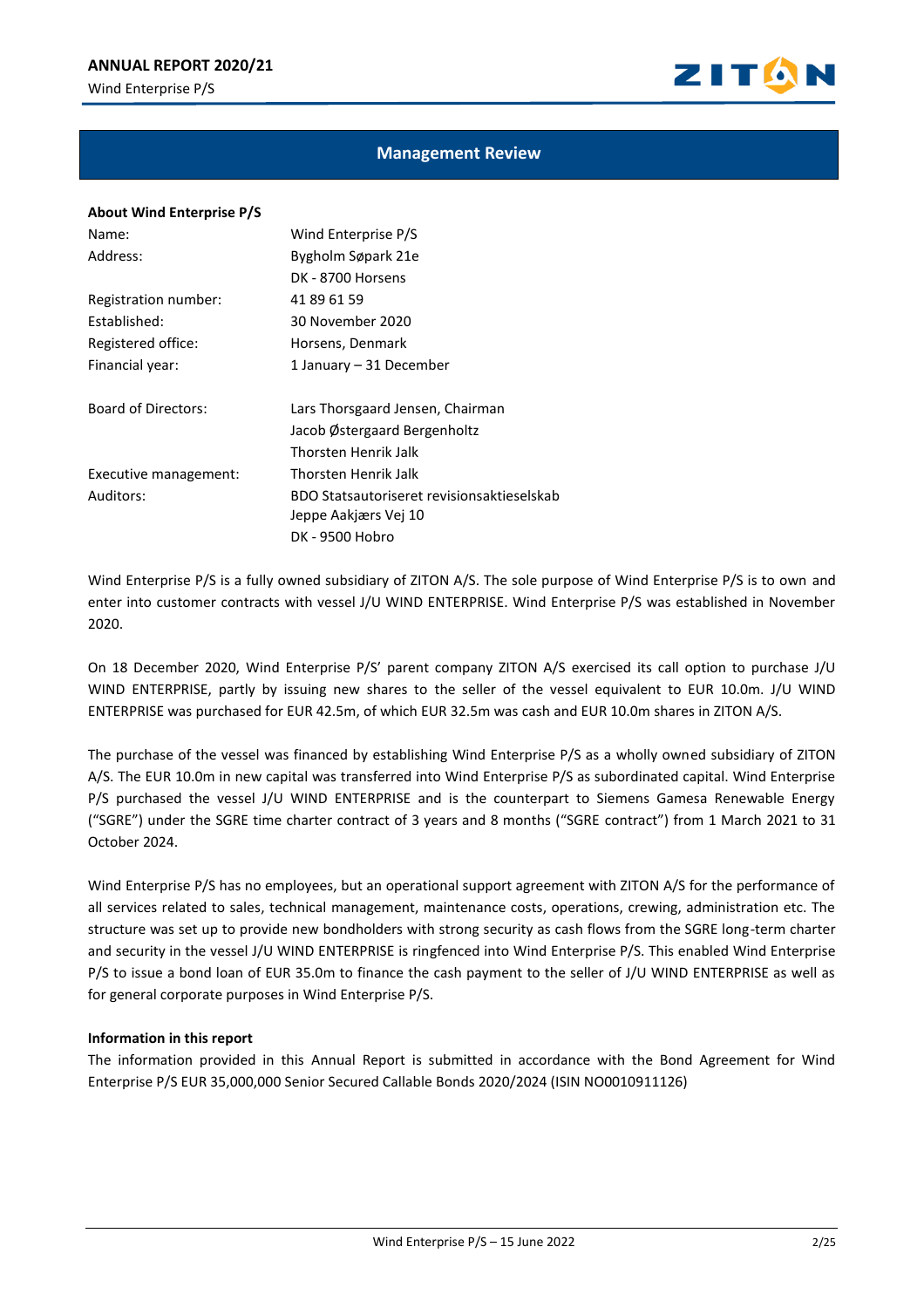

#### **Contract overview**

On 17 December 2020, Siemens Gamesa Renewable Energy (SGRE) and Wind Enterprise P/S signed a time charter of 3 years and 8 months from 1 March 2021 to 31 October 2024 for J/U WIND ENTERPRISE (SGRE long-term charter).

The time charter was initiated on 1 March 2021. As customary for time charter contracts, SGRE will pay a fixed time charter rate and pay for variable OPEX-related costs during the tenor of the time charter. SGRE will take on the full weather risk and risk of bunker fuel while Wind Enterprise P/S will be responsible for operational uptime of the vessel.

#### **Vessel operations**

The vessel entered into the SGRE long-term charter on 1 March 2021 and continues to operate successfully on the time charter with limited off-hire days.

On 18 December 2020, Wind Enterprise P/S' parent company ZITON A/S exercised its purchase option to acquire J/U WIND ENTERPRISE. ZITON's purchase of the vessel was closed in January 2021. On 1<sup>st</sup> March 2021, Wind Enterprise P/S purchased the vessel from its parent company.

During January and February 2021, J/U WIND ENTERPRISE completed its 10-years dry-dock surveys and repairs to maintain the vessel in good condition to avoid unexpected off-hire days going into the SGRE long-term charter on  $1<sup>st</sup>$ March 2021. During the stay in the dry dock various damages to the legs and the jetting system were discovered. In order to avoid conditions of class, these critical conditions were repaired. As it was not possible to detect these damages before the vessel was in dry dock, the cost of the docking stay exceeded the budgeted cost of 1.6 MEUR by 1.0 MEUR. According to the operational support agreement between ZITON A/S and Wind Enterprise P/S, ZITON A/S will be reimbursed when the cash generation can cover the additional Capex. The vessel entered into the SGRE longterm charter on 1 March 2021.

#### **Utilisation rate**

The utilisation rate for 2021 was at 77%, reflecting that the vessel was not operational for the first two months of 2021 as the vessel completed its 10-years dry-dock surveys and repairs. From 1 March 20212, the vessel has been on time charter with SGRE within limited off-hire days. However, SGRE converted contractual mobilisation days to a free monthly charter day during the last ten months of 2021.

#### **2021 performance review**

We provided initial guidance for 2021 to the bondholders on 3 December 2020 in connection with issuance of EUR 35m bond in Wind Enterprise P/S. Initial guidance was for EBITDA for 2021 of EUR 7-9m. During the first two months of 2021, OPEX was accounted for by the parent company, consequently, the EBITDA guidance was increased by EUR 1m from EUR 7-9m to EBITDA in the range of EUR 8-10m in connection with release of the Q1 2021 interim report. EBITDA for the full year 2021 ended the year at EUR 7.7m, slightly below the most recent guidance EBITDA of EUR 8- 10m.

#### **Outlook for 2022**

The outlook for 2022, is based on the key assumptions that J/U WIND ENTERPRISE will continue to operate successfully on the SGRE time charter with limited off-hire days. The guidance for 2022 is for EBITDA in the range of EUR 8-10m.

#### **Addressing parent company's capital structure**

Bonds issued by Wind Enterprise P/S holds security in cash flows from the SGRE long-term charter and security in the vessel J/U WIND ENTERPRISE. However, Wind Enterprise P/S's parent company ZITON A/S provides the company with operational support for of all services related to sales, technical management, maintenance costs, operations, crewing, administration etc. Therefore, Wind Enterprise P/S, is dependent upon having a financially viable parent company. During the last years, ZITON's balance sheet deteriorated as operational earnings declined. As communicated in earlier stock exchange announcements dated 31st March, 29th April and 1st June 2022, ZITON A/S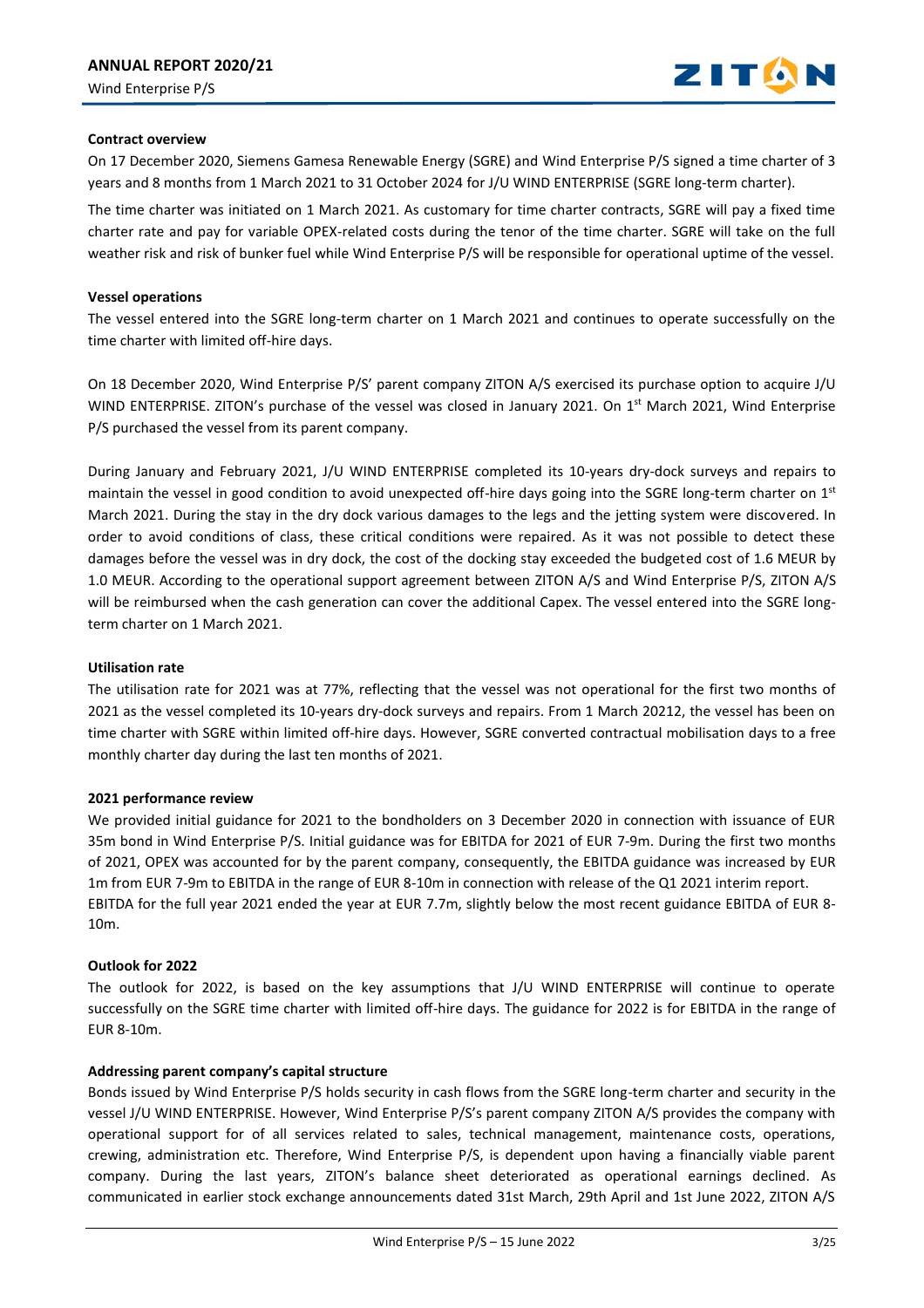

("ZITON") and its majority shareholder have had ongoing discussions with holders of its financial indebtedness to reach a solution for a long-term and viable capital structure.

The parties have reached an agreement in principle and have entered into a lock-up agreement, subject to certain conditions precedent and regulatory approvals, to execute a transaction which will significantly improve the capital structure and liquidity of ZITON. The proposed transaction includes an extension of maturities of the first and second lien bond by 24 months, equitization of EUR 37m in subordinated debt and EUR 13.2m in incremental liquidity (EUR 10m in new second lien bonds, plus a waiver of amortisation and capitalisation of first lien interest totalling EUR 3.2m). EUR 3m of the new liquidity will be applied towards repayment of part of the second super senior working capital facility. Subject to satisfaction of the conditions and obtaining regulatory approvals, the debts of certain consenting creditors of ZITON will be partly or fully converted into equity, resulting in those creditors acquiring ~90% of the post-restructured ordinary equity of ZITON, and 100% of the preferred equity, subject to certain dilution. Following the transaction, proforma equity would be approximately EUR 10m and the controlling shareholder would be Permira Credit Solutions III Sub Master Euro S.à.r.l..

The contemplated changes for bonds issued by ZITON A/S and Wind Enterprise P/S are listed below.

#### Implications for first lien bond holders in ZITON A/S (ISIN: NO0010832488 & NO0010878598)

- Maturity of the bonds to be extended by 24 months to 3 October 2024
- Certain covenant amendments and waivers, including a change of control waiver and the replacement of the subordinated capital ratio with a minimum EBITDA covenant of EUR 16.25m.
- One quarter's interest payment to be paid-in-kind and EUR 1.25m of the April 2022 amortisation to be waived
- Additional 1% margin, paid-in-kind upon repayment of the bonds
- Consent fee of 0.5% of first lien bonds held to be paid in cash for consenting first lien bondholders at the restructuring date
- Warrants for 10% of the value exceeding a total enterprise value of EUR 235m to be shared pro rata amongst consenting first lien bondholders at the restructuring date

#### Implications for second lien bond holders in ZITON A/S (ISIN: NO0010832512)

- Maturity of the bonds to be extended by 24 months to 3 April 2025
- Certain covenant amendments and waivers, including a change of control waiver the replacement of the subordinated capital ratio with a minimum EBITDA covenant of EUR 16.25m.
- Reduction of interest by 3.85% to Euribor + 9.0%
- Issuance of a pari passu incremental second lien bond in an amount of EUR 10.0m as cash injection into the company which will be provided by certain parties to the lock-up agreement

#### Implications for first lien bond holders in Wind Enterprise P/S (ISIN: NO0010911126)

First lien bondholders in Wind Enterprise P/S are expected to receive summons for a bondholders' meeting during the next few weeks. The main proposals of the bondholders' resolution relate to certain covenant amendments and waivers, including a change of control waiver and a loosening of the interest coverage ratio covenant.

#### **Knowledge resources**

Wind Enterprise P/S has no employees, but an operational support agreement with ZITON. It is essential for ZITON Group's continued growth to attract and maintain highly skilled labour to carry out efficient operations of the vessels and commercial people with good relationships in the industry.

#### **Research and development activities**

The company does not undertake any research and development activities. The focus of the company is to support its customers within O&M activities for offshore wind farms.

#### **General risks and uncertainties**

*Risk management process*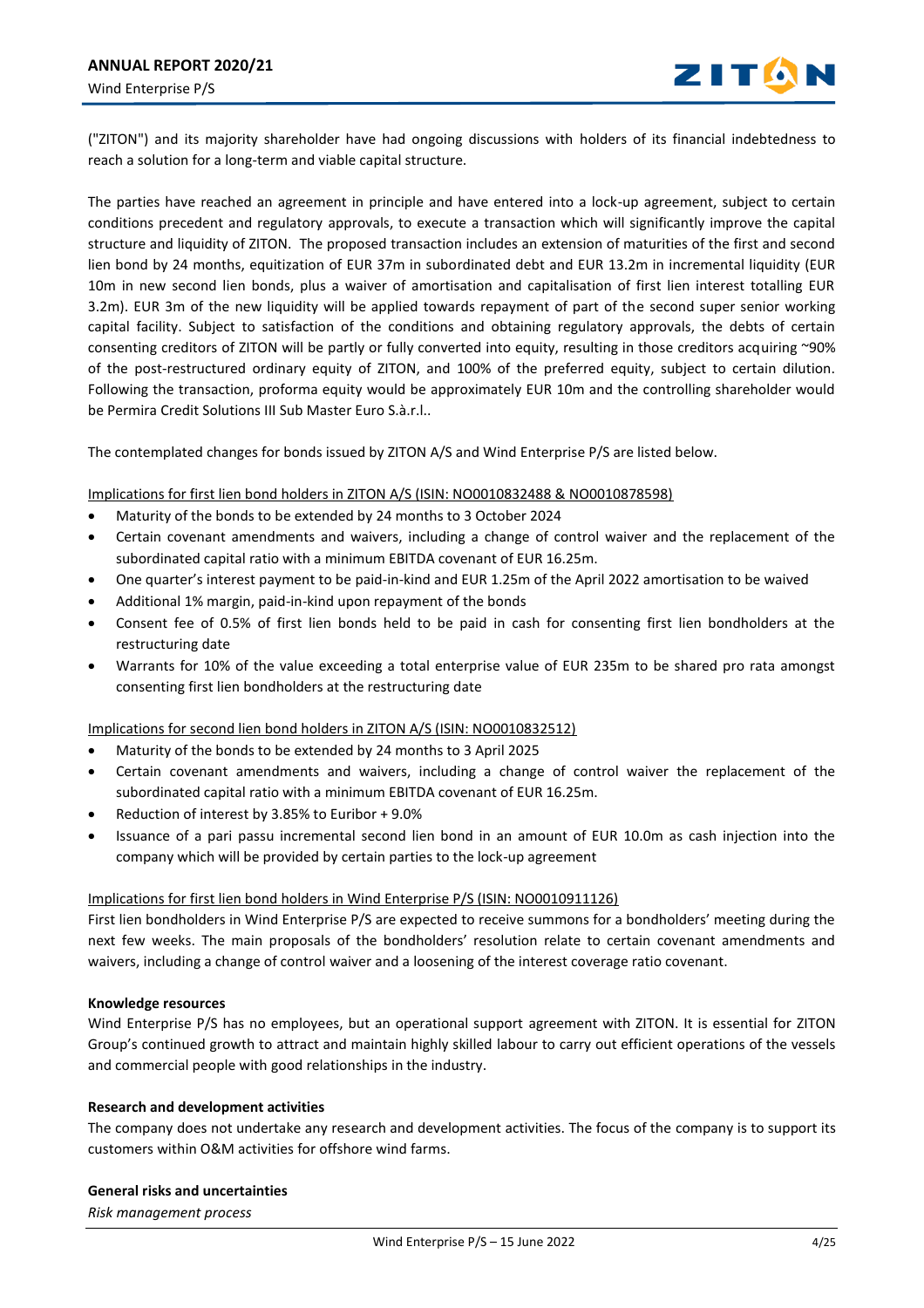

At regular board meetings the Board of Directors assess and discuss main changes to key risks. Depending on their origin, risk factors are categorised as strategic, operational, financial or compliance risk.

#### *Risk heat map*

To help visualise risks and opportunities, we prepare a heat map to illustrate the net risks after possible mitigation. Risk is defined as the combination of the likelihood of an event occurring and its consequences (defined as the impact on EBITDA and/or cash flow). The risks beyond the dotted red line are assessed to be the most significant risks to which the Company is exposed.



#### *Evaluation of main risks*

The Board of Directors has reviewed the risk assessment. The three most important risk factors shown in the risk heat map are elaborated upon below.

| <b>Risk factors</b>              | <b>Possible causes</b>                                                                                                                                                                                                                                                                                                                                                                                                                                                                                                                                                                                          | <b>Potential consequences</b>                                                                                                                                                                                                               | <b>Ensuing mitigation</b>                                                                                                                                                                                                                                                                                                                              |
|----------------------------------|-----------------------------------------------------------------------------------------------------------------------------------------------------------------------------------------------------------------------------------------------------------------------------------------------------------------------------------------------------------------------------------------------------------------------------------------------------------------------------------------------------------------------------------------------------------------------------------------------------------------|---------------------------------------------------------------------------------------------------------------------------------------------------------------------------------------------------------------------------------------------|--------------------------------------------------------------------------------------------------------------------------------------------------------------------------------------------------------------------------------------------------------------------------------------------------------------------------------------------------------|
| breakdown<br>Major<br>of vessels | Breakdown<br>of<br>J/U<br><b>WIND</b><br>$\bullet$<br>ENTERPRISE can range from a<br>breakdown that can be resolved<br>within a couple of weeks to a<br>total loss. A major breakdown<br>could for example be caused by<br>damage to the jacking system or<br>the crane, in practice making the<br>operational.<br>vessel<br>in<br>A<br>breakdown of the vessel can<br>occur for multiple reasons<br>including, but not limited to,<br>extremely harsh weather, punch<br>through a hard crust while<br>jacking, broken wire in the crane,<br>malfunction of the electrical<br>system or software of the jacking | A major breakdown of<br>$\bullet$<br>J/U WIND ENTERPRISE<br>involves the suspension<br>of hire for the vessel,<br>and SGRE will have the<br>option to terminate the<br>contract early if the<br>vessel is not operational<br>for some weeks | The company is insured<br>$\bullet$<br>against vessel total loss<br>and breakdowns. The<br>latter, however is limited<br>to a few months of<br>cover.<br>The company performs<br>$\bullet$<br>preventive maintenance<br>on mechanical parts on<br>the vessels, and<br>has<br>certain<br>levels<br>of<br>redundancy build into<br>the design of vessels |
|                                  | system etc.                                                                                                                                                                                                                                                                                                                                                                                                                                                                                                                                                                                                     |                                                                                                                                                                                                                                             |                                                                                                                                                                                                                                                                                                                                                        |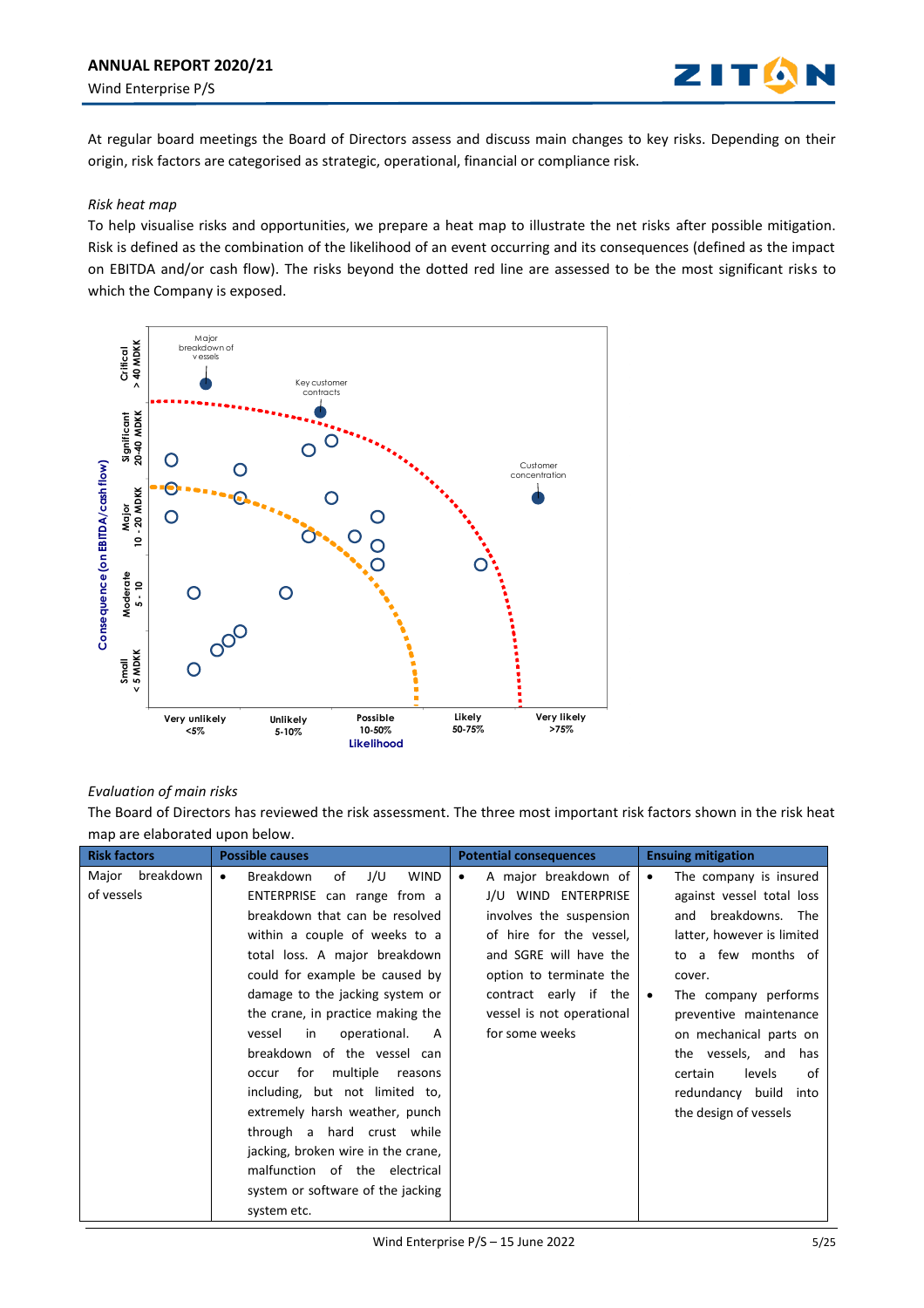#### **ANNUAL REPORT 2020/21**

Wind Enterprise P/S



| Key<br>customer<br>contracts | The company relies on being able<br>$\bullet$<br>to fulfil contracts with its key<br>future<br>customers<br>to secure<br>Inability to<br>meet<br>revenue.<br>requirements of contracts with<br>key customers will have material<br>consequences for the company's<br>cash flows. In the medium to long<br>term, the company relies on the<br>extension of existing contracts | SGRE<br>terminate<br>may<br>$\bullet$<br>contract with minimum<br>30 days' notice against<br>paying a compensation<br>in the amount of 6<br>months hire. | The time charter with<br>$\bullet$<br>SGRE expires in October<br>2024. Thus, it is a long-<br>contract<br>with<br>term<br>predictable revenue in<br>the coming years with a<br>substantial<br>compensation amount to<br>company if the<br>the<br>contract is cancelled |
|------------------------------|------------------------------------------------------------------------------------------------------------------------------------------------------------------------------------------------------------------------------------------------------------------------------------------------------------------------------------------------------------------------------|----------------------------------------------------------------------------------------------------------------------------------------------------------|------------------------------------------------------------------------------------------------------------------------------------------------------------------------------------------------------------------------------------------------------------------------|
|                              | and on winning new contracts                                                                                                                                                                                                                                                                                                                                                 |                                                                                                                                                          |                                                                                                                                                                                                                                                                        |
| Customer                     | The time charter contract with<br>٠                                                                                                                                                                                                                                                                                                                                          | With only one customer<br>$\bullet$                                                                                                                      | The time charter with<br>$\bullet$                                                                                                                                                                                                                                     |
| concentration                | SGRE is for the company's only                                                                                                                                                                                                                                                                                                                                               | there is a risk that the                                                                                                                                 | SGRE is for a fixed price                                                                                                                                                                                                                                              |
|                              | vessel J/U WIND ENTERPRISE and                                                                                                                                                                                                                                                                                                                                               | company will be a price                                                                                                                                  | for the duration of the                                                                                                                                                                                                                                                |
|                              | therefore SGRE accounts for all of                                                                                                                                                                                                                                                                                                                                           | taker with downward                                                                                                                                      | contract, thus mitigating                                                                                                                                                                                                                                              |
|                              | the company's revenue                                                                                                                                                                                                                                                                                                                                                        | pressure on prices                                                                                                                                       | the effect of customer                                                                                                                                                                                                                                                 |
|                              |                                                                                                                                                                                                                                                                                                                                                                              |                                                                                                                                                          | concentration                                                                                                                                                                                                                                                          |

The Board reviewed the potential impact of "Brexit". Brexit has so far not prevented ZITON from operating efficiently in the UK, and management does not foresee that to occur going forward.

The Board reviewed the potential impact of the virus that is causing the COVID-19 disease. The potential impact on the company is that vessel crews are quarantined and not allowed or able to operate the vessels because someone from the crew has been infected, or delays caused by other parties in the value chain beyond the control of the company. A number of precautions has been taken to avoid quarantine of vessel crews, which are based on the recommendations from relevant authorities, and we are continuously informing and subcontractors of any changes in the recommendations. Further, the level of immunity has been substantially increased in the geographical areas where J/U WIND ENTERPRISE operates.

The Board reviewed the potential impact from current geopolitical turmoil on bunker prices and other supply chain issues. In general, the lead time for procurement of certain spare parts has increased, but we have generally been able to keep unchanged maintenance standards on our vessel. Further, higher bunker prices have had no effect on the company as SGRE' time charter of the vessel involves that SGRE pay for bunker and other variable costs.

#### *High dependence of the parent company ZITON A/S*

The company is dependent on the work to be performed by ZITON A/S under the operational support agreement in order for the company to perform under the SGRE contract incl. financial viability of the ZITON A/S. Thus, the company is exposed to risks related to ZITON's performance level as the company itself has no employees, and instead has this operational support agreement with ZITON A/S for the performance of all services related to sales, technical management, maintenance costs, operations, crewing, administration etc. Consequently, if ZITON fails to perform under the operational support agreement, the company will be unable to operate. During 2021, there has been no interruptions to the services provided by ZITON to the company according to the operational support agreement between the two parties.

#### **Impact on the external environment**

Environment, Social & Governance ("ESG") is a strategic objective for the ZITON Group and is key to its ability to create long-term value for its shareholders. The Group operates within the offshore wind industry. Offshore wind is expected to play an important role in the transition to a low-carbon and climate-resilient economy. For ZITON Group and the Company the offshore wind industry provides important climate-related opportunities for growth as the number of turbines installed in northern Europe is expected to continue to increase in the foreseeable future.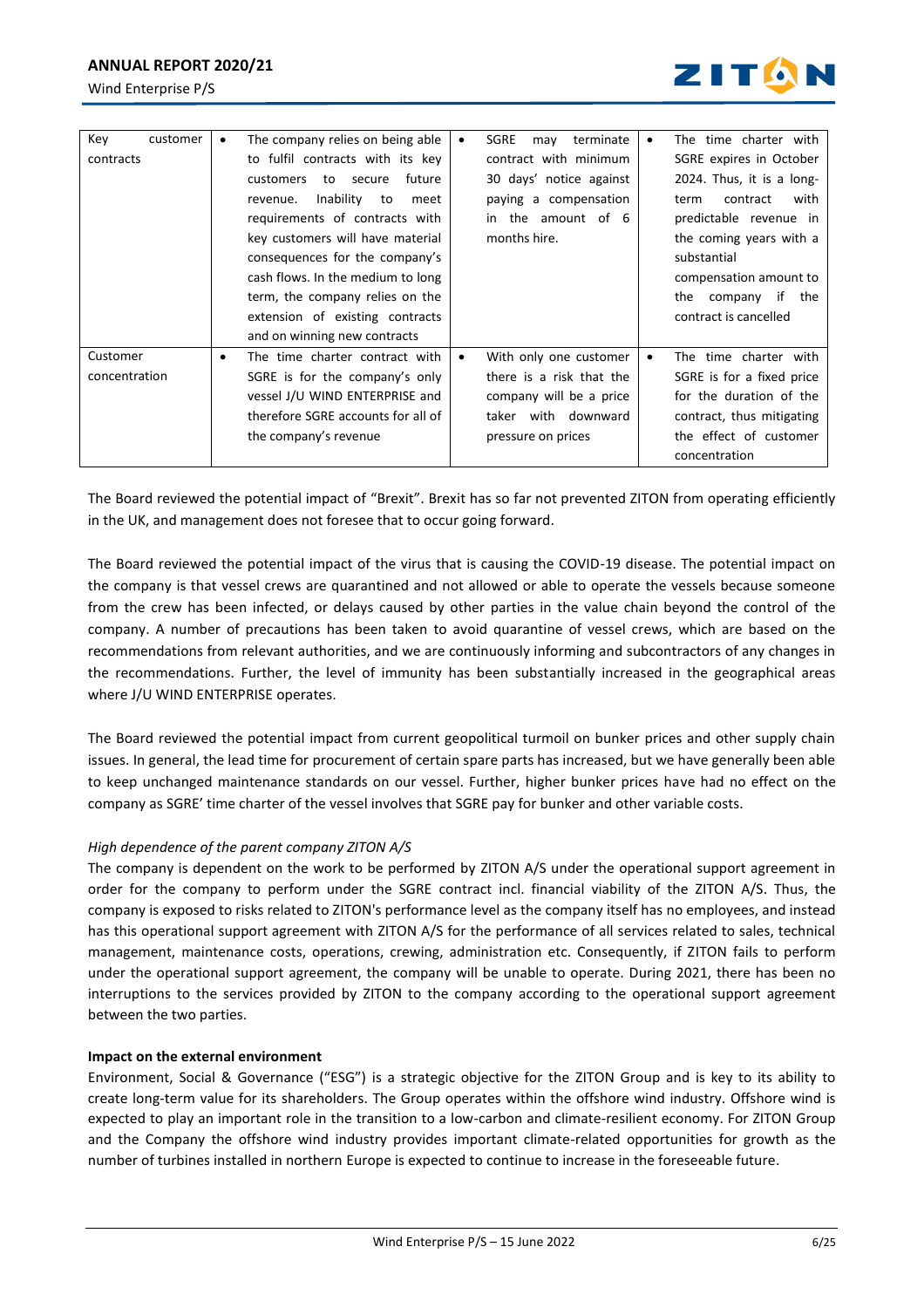

#### *Climate impact*

ZITON and the company maintains a DNV-GL-certified Ship Energy Efficiency Management Plan ("SEEMP") to optimise fuel consumption with a view to keeping energy consumption as low as possible, making our vessels less harmful to the environment compared to many of the other vessels in the market.

ZITON's consumption of fuel is aligned with Annex VI of the MARPOL 73/78 convention, which effective from 1 March 2020 specifies a maximum sulphur content outside of the Emission Control Areas of 0.5%, while the maximum content allowed inside the areas has been 0.1% since 2015. The Baltic Sea and the North Sea are both part of an Emission Control Area, while the Irish Sea is the only one of ZITON's primary markets, which is not within such an area. To be able to work in the Baltic Sea and the North Sea, ZITON has been using Marine Gas Oil both before and during the entire measurement period. Marine Gas Oil is a clean fuel with a sulphur content below the maximum limit of 0.1%. The engines on all ZITON's vessel also complies with the NO<sub>x</sub> control requirements of Annex VI's regulation 13.

 $CO<sub>2</sub>$ , NO<sub>x</sub> and SO<sub>x</sub> emissions are monitored in accordance with the BIMCO Shipping KPI system.  $CO<sub>2</sub>$  emissions from J/U WIND ENTERPRISE decreased slightly to 11,733 tonnes in 2021, while NO<sub>x</sub> decreased to 201,971 and SO<sub>x</sub> decreased to 3,672 kilograms – in all cases more or less equal to the level from 2020, which was due to the same number of interventions being completed in both years.

|                                             | 2020    | 2021    |
|---------------------------------------------|---------|---------|
| $CO2$ emission from vessels                 | 12,001  | 11,773  |
| (Tonnes CO <sub>2</sub> )                   |         |         |
| CO <sub>2</sub> emission per intervention   | 522     | 512     |
| (Tonnes CO2 / interventions)                |         |         |
| $NOx$ emission from vessels                 | 205,874 | 201,971 |
| (Kilograms NO <sub>x</sub> )                |         |         |
| $NOx$ emission per intervention             | 8,951   | 8,781   |
| (Kilograms $NO_x/$ interventions)           |         |         |
| $SOx$ emission from vessels                 | 3,743   | 3,672   |
| (Kilograms SO <sub>x</sub> )                |         |         |
| $SOx$ emission per intervention             | 163     | 160     |
| (Kilograms SO <sub>x</sub> / interventions) |         |         |
|                                             |         |         |
|                                             | 2020    | 2021    |
| Water consumption on vessels                | 2,051   | 2,305   |
| (Cubic metres water)                        |         |         |

Water consumption on the J/U WIND ENTERPRISE increased in 2021, due to more people onboard the vessel with SGRE's staff. Most of our water consumption is for cleaning purposes onboard the vessels, while relatively small amounts are used in kitchens and for bathing. ZITON employs a policy of keeping water consumption at a level as low as possible, and our sewage and waste water policy is part of Annex IV of the MARPOL 73/78 convention, which all crew members are made aware of.

#### *Environmental impact*

ZITON on behalf of the Company maintains an environmental policy specifying the objective to prevent environmental spills including oil, ballast water, garbage, etc. Our environmental policy is tested regularly through port stay controls performed by the maritime authorities of the country in question. Inspections are performed to check a vessel's certificates, its general condition as well as its compliance with various regulations including environmental regulations. If a vessel is not compliant with the regulations, the maritime authorities can place it in detention until the issue is resolved. ZITON Group has had zero detentions during the past five years and the Company has had zero detentions since the Company's inception. Accidental fuel oil and hydraulic oil spills is an important environmental issue. ZITON Group uses biodegradable hydraulic oil so as not to harm the environment in case of accidental spills. J/U WIND ENTERPRISE has had no spills in 2021, and we target zero oil spills going forward.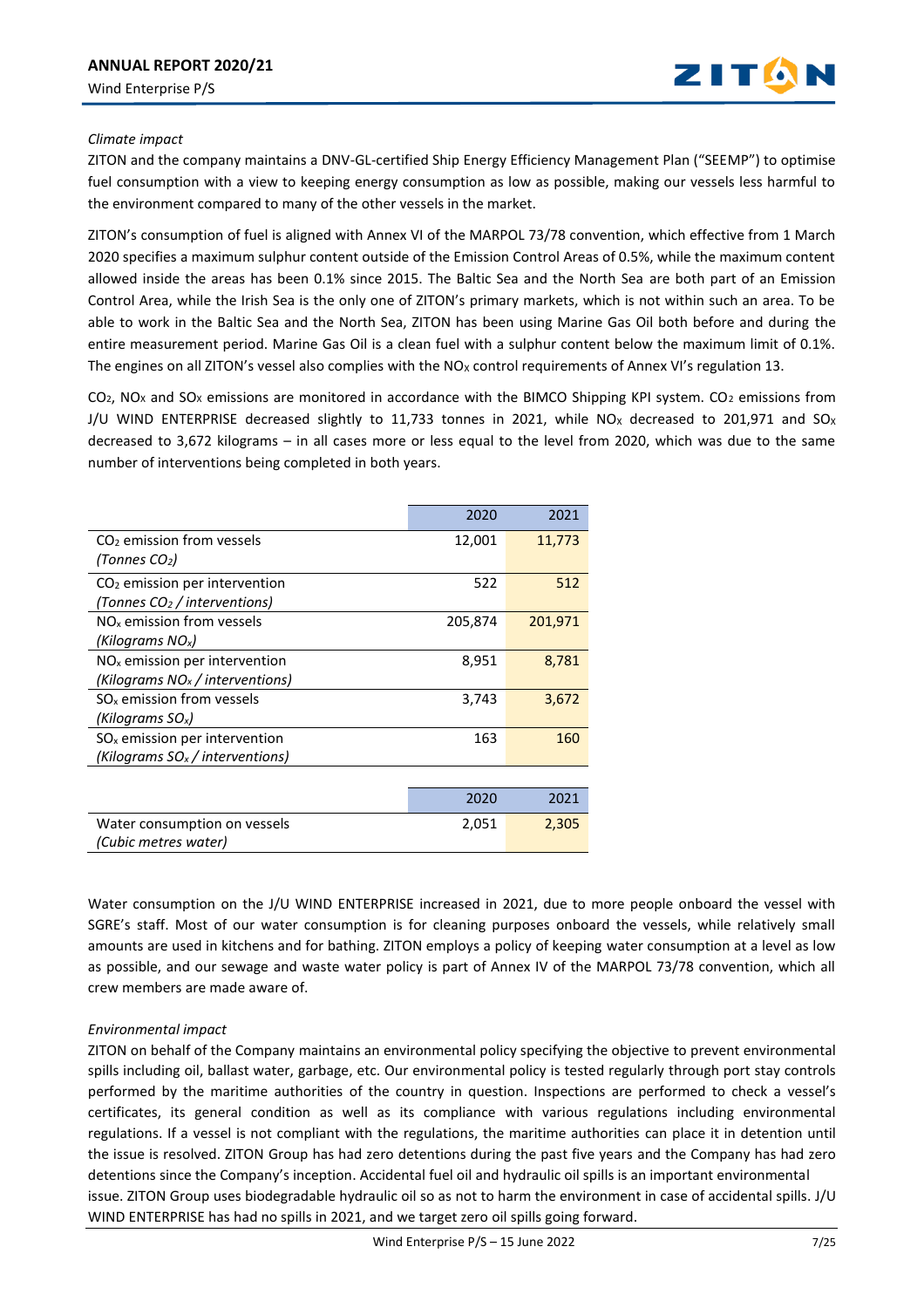

Ballast water management violations are increasingly subject to scrutiny by maritime authorities due to the negative impact on the environment if ballast water from one biological area is emptied into other waters. ZITON Group has had zero ballast water violations during the past five years and the Company has had zero violations since the Company's inception.

Our policy for garbage management aims to minimise the production of waste onboard our vessels and also at our office premises. Our garbage management policy is part of Annex V of the MARPOL 73/78 convention. The policy stresses, among other things, that the volume of packaging brought on board our vessels must be kept at an absolute minimum, and where packaging is imperative, we prefer two-way-packaging or recyclable material. All crew members must be fully familiar with the content of the ZITON Group garbage management policy. Crew members are required to sign a statement confirming that they have familiarised themselves with and fully understand the garbage management policy. ZITON Group has had zero garbage disposal violations during the past five years and the Company has had zero violations since the Company's inception.

#### *Respect for Human right*

Within the area of human rights and labour, the company maintains a policy of not employing people under the age of 18 onboard the company's vessels. The aim is to avoid people under the age of 18 performing hazardous work when working for the company. We have been certified to the Maritime Labour Convention by the Danish Maritime Authority. We enforce this policy for all work carried out onboard our vessels by our own employees and by those of our suppliers or subcontractors. As in previous years, the policy was successfully applied in 2021, as no direct employees or employees of suppliers or subcontractors under the age of 18 worked on our vessels during the year.

#### *Anti-bribery and anti-corruption*

The company maintains an anti-bribery and anti-corruption policy. The aim is to conduct our business in a lawful and ethical manner with integrity towards our stakeholders. We enforce this policy mainly by our management promoting our values across our organisation. In addition, we require receipts for all costs consumed and all costs must be approved by a superior to the person consuming the costs. To the best of our knowledge, the policy was successfully applied in 2021 with no indications of bribery or corruption.

#### **Account of the gender composition of management**

According to the statutory requirements for gender composition of management in accordance with section 99b of the Danish Financial Statements Act, the requirements are covered by the parent company ZITON A/S's annual report for 2021.

#### **Data ethics policy**

According to the statutory requirements for a data ethics policy in accordance with section 99c of the Danish Financial Statements Act, the requirements are covered by the parent company ZITON A/S's annual report for 2021.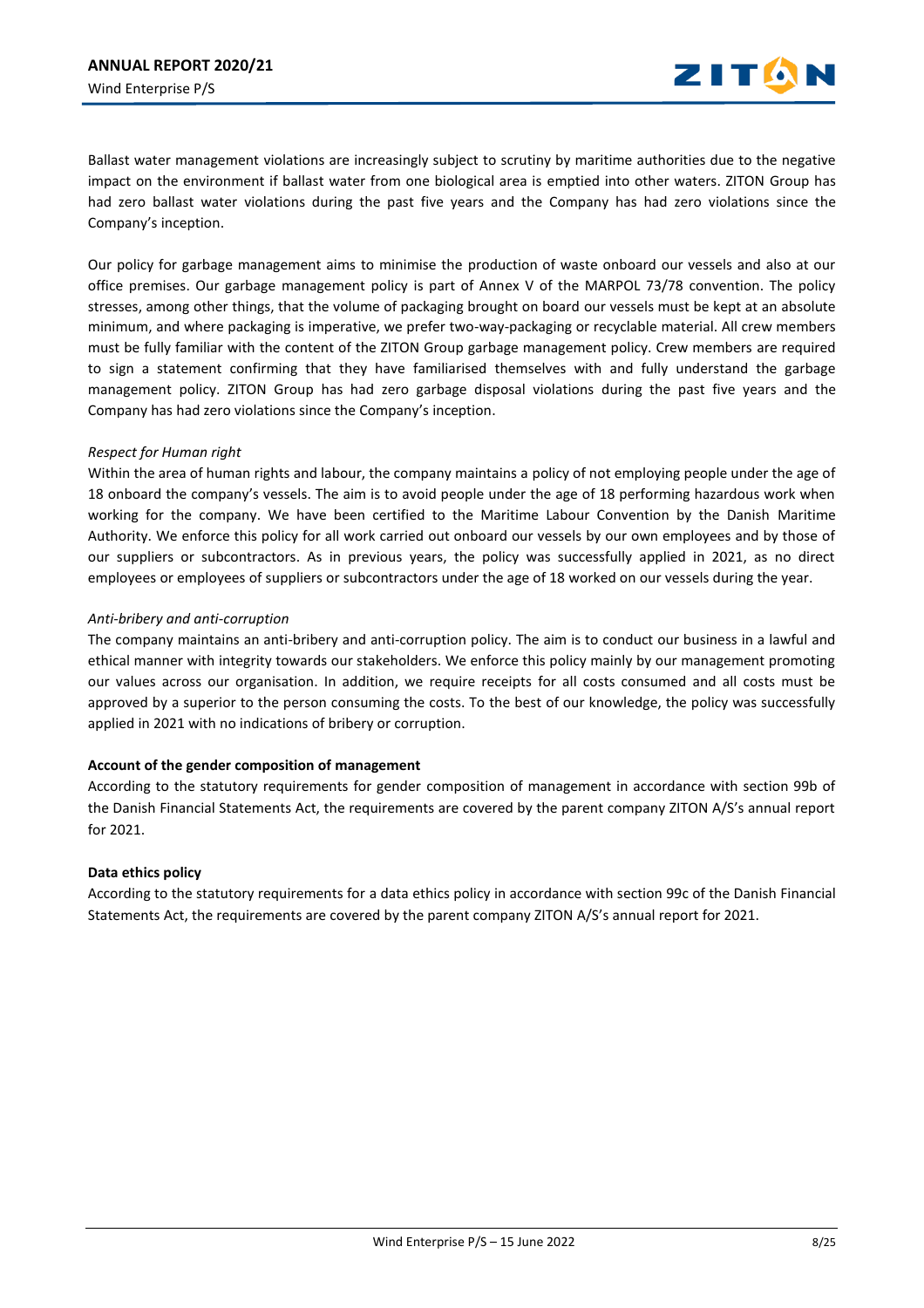#### **ANNUAL REPORT 2020/21**

Wind Enterprise P/S



#### **Key figures**

|                                                | 2020/21        |
|------------------------------------------------|----------------|
|                                                | <b>EUR</b> 000 |
| Income statement                               |                |
| Revenue                                        | 14,118         |
| <b>EBITDA</b>                                  | 7,664          |
| Net financial expenses                         | $-2,848$       |
| Income before tax                              | 2,759          |
| Income after tax                               | 2,759          |
| <b>Balance sheet items</b>                     |                |
| Non-current assets                             | 47,792         |
| Current assets                                 | 2,609          |
| <b>Total assets</b>                            | 50,401         |
| Equity                                         | 2,812          |
| Equity and subordinated capital                | 16,012         |
| <b>Current liabilities</b>                     | 8,978          |
| <b>Cash flow</b>                               |                |
| Net cash flows from operating activities*      | 10,662         |
| Net cash flows before investment activities*   | 8,147          |
| Net cash used in investing activities          | $-49,849$      |
| Net cash used/received in financing activities | 42,545         |
| Net change in cash and cash equivalents        | 843            |
| Financial ratios and other key figures         |                |
| <b>EBITDA</b> margin                           | 54.3%          |

2020/2021 is the first full financial year for Wind Enterprise P/S, therefore no figures exist for prior years. Key ratios have been prepared in accordance with CFA Society Denmark's online version of "Recommendations & Ratios".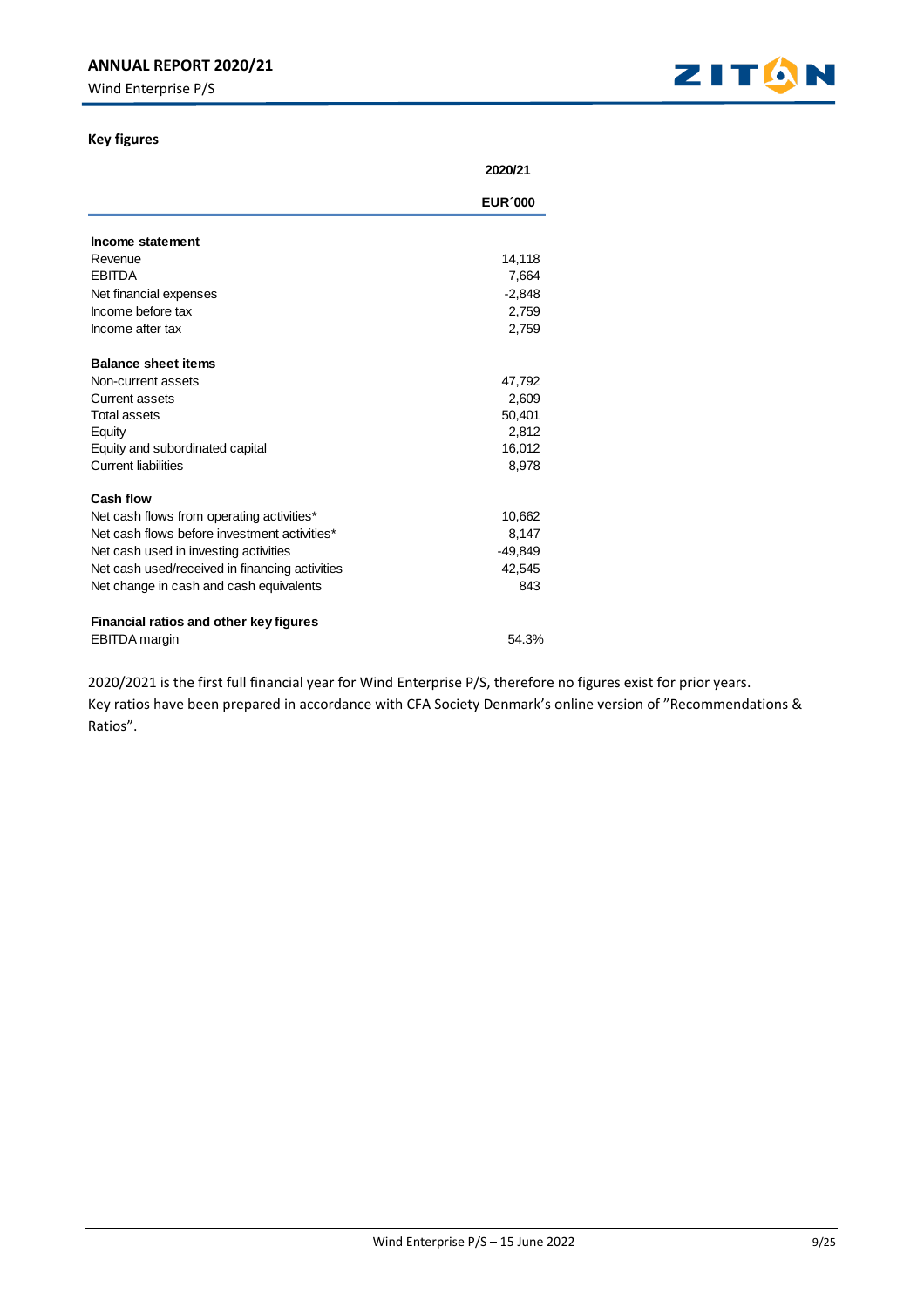

## **Statement by the board of directors and executive management**

#### <span id="page-10-0"></span>**Management statement**

The Board of Directors and the Executive Management have today discussed and approved the Annual Report of Wind Enterprise P/S for the financial year 30 November 2020 to 31 December 2021.

The Annual Report has been prepared in accordance with International Financial Reporting Standards as adopted by the EU and further requirements in the Danish Financial Statements Act.

In our opinion, the financial statements give a true and fair view of the Company's assets, liabilities and financial position at 31 December 2021 and of the results of the Company's operations and cash flows for the financial year 30 November 2020 to 31 December 2021.

Further, in our opinion the Management review includes a fair review of the development in the operations and financial matters, of the result for the year, and of the financial position, as well as describing the significant risks and uncertainties affecting the Company.

We recommend that the annual report be adopted at the annual general meeting.

Horsens, 15 June 2022

Executive Management

Thorsten Jalk **CEO** 

Board of Directors

\_\_\_\_\_\_\_\_\_\_\_\_\_\_\_

Lars Thorsgaard Jensen Chairman

\_\_\_\_\_\_\_\_\_\_\_\_\_\_\_\_\_\_\_

\_\_\_\_\_\_\_\_\_\_ Thorsten Jalk

Jacob Bergenholtz

\_\_\_\_\_\_\_\_\_\_\_\_\_\_\_\_\_\_\_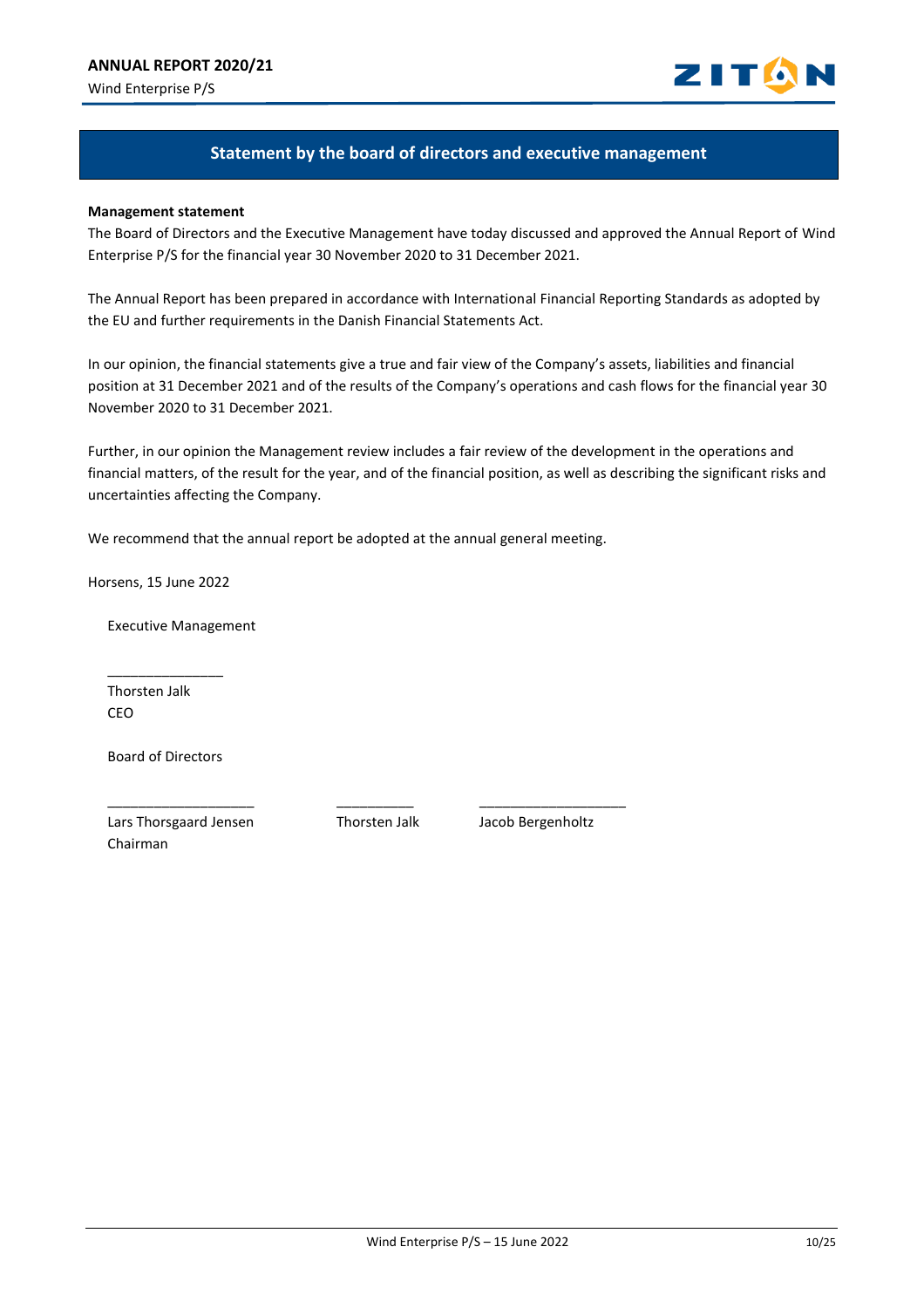

## **Independent auditor's report**

#### <span id="page-11-0"></span>*To the Shareholders of Wind Enterprise P/S*

#### **Opinion**

We have audited the Financial Statements of Wind Enterprise P/S for the financial year 30 November 2020 - 31 December 2021, which comprise income statement, statement of comprehensive income, balance sheet, cash flow statement, statement of changes in equity, notes and a summary of significant accounting policies. The Financial Statements are prepared in accordance with the International Financial Reporting Standards as adopted by the EU and additional requirements in the Danish Financial Statements Act.

In our opinion, the Financial Statements give a true and fair view of the financial position of the Company at 31 December 2021, and of the results of the Company operations and cash flows for the financial year 30 November 2020 - 31 December 2021 in accordance with the International Financial Reporting Standards as adopted by the EU and additional requirements in the Danish Financial Statements Act.

#### **Basis for Opinion**

We conducted our audit in accordance with International Standards on Auditing (ISAs) and the additional requirements applicable in Denmark. Our responsibilities under those standards and requirements are further described in the "Auditor's Responsibilities for the Audit of the Financial Statements" section of our report. We are independent of the Group in accordance with the International Ethics Standards Board for Accountants' International Code of Ethics for Professional Accountants (including International Independence Standards) (IESBA Code), together with the ethical requirements that are relevant to our audit of the financial statements in Denmark, and we have fulfilled our other ethical responsibilities in accordance with these requirements and the IESBA Code. We believe that the audit evidence we have obtained is sufficient and appropriate to provide a basis for our opinion.

#### **Statement on Management Review**

Management is responsible for Management Review.

Our opinion on the Financial Statements does not cover Management Review, and we do not express any form of assurance conclusion thereon.

In connection with our audit of the Financial Statements, our responsibility is to read Management Review and, in doing so, consider whether Management Review is materially inconsistent with the Financial Statements or our knowledge obtained during the audit, or otherwise appears to be materially misstated.

Moreover, it is our responsibility to consider whether Management Review provides the information required under the Danish Financial Statements Act.

Based on the work we have performed, we conclude that Management Review is in accordance with the Financial Statements and has been prepared in accordance with the requirements of the Danish Financial Statements Act. We did not identify any material misstatement of Management Review.

#### **Management's Responsibilities for the Financial Statements**

Management is responsible for the preparation of Financial Statements that give a true and fair view in accordance with the International Financial Reporting Standards as adopted by the EU and additional requirements in the Danish Financial Statements Act, and for such internal control as Management determines is necessary to enable the preparation of Financial Statements that are free from material misstatement, whether due to fraud or error.

In preparing the Financial Statements, Management is responsible for assessing the Company's ability to continue as a going concern, disclosing, as applicable, matters related to going concern and using the going concern basis of accounting in preparing the Financial Statements unless Management either intends to liquidate the Company or to cease operations, or has no realistic alternative but to do so.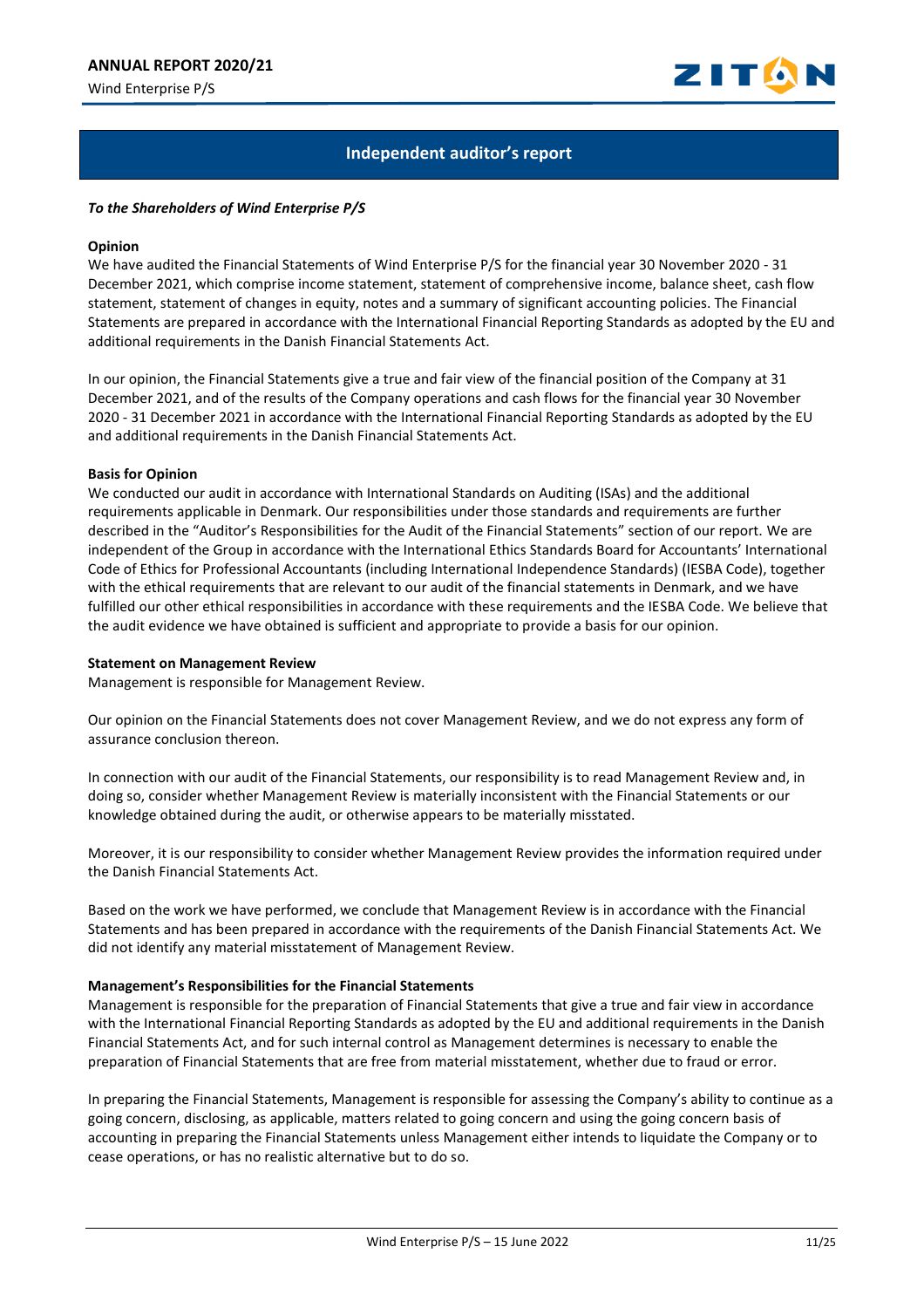

#### **Auditor's Responsibilities for the Audit of the Financial Statements**

Our objectives are to obtain reasonable assurance about whether the Financial Statements as a whole are free from material misstatement, whether due to fraud or error, and to issue an auditor's report that includes our opinion. Reasonable assurance is a high level of assurance, but is not a guarantee that an audit conducted in accordance with ISAs and the additional requirements applicable in Denmark will always detect a material misstatement when it exists. Misstatements can arise from fraud or error and are considered material if, individually or in the aggregate, they could reasonably be expected to influence the economic decisions of users taken on the basis of these Financial Statements.

As part of an audit conducted in accordance with ISAs and the additional requirements applicable in Denmark, we exercise professional judgment and maintain professional skepticism throughout the audit. We also:

- Identify and assess the risks of material misstatement of the Financial Statements, whether due to fraud or error, design and perform audit procedures responsive to those risks, and obtain audit evidence that is sufficient and appropriate to provide a basis for our opinion. The risk of not detecting a material misstatement resulting from fraud is higher than for one resulting from error as fraud may involve collusion, forgery, intentional omissions, misrepresentations, or the override of internal control.
- Obtain an understanding of internal control relevant to the audit in order to design audit procedures that are appropriate in the circumstances, but not for the purpose of expressing an opinion on the effectiveness of the Company's internal control.
- Evaluate the appropriateness of accounting policies used and the reasonableness of accounting estimates and related disclosures made by Management.
- Conclude on the appropriateness of Management's use of the going concern basis of accounting in preparing the Financial Statements and, based on the audit evidence obtained, whether a material uncertainty exists related to events or conditions that may cast significant doubt on the Company's ability to continue as a going concern. If we conclude that a material uncertainty exists, we are required to draw attention in our auditor's report to the related disclosures in the Financial Statements or, if such disclosures are inadequate, to modify our opinion. Our conclusions are based on the audit evidence obtained up to the date of our auditor's report. However, future events or conditions may cause the Company to cease to continue as a going concern.
- Evaluate the overall presentation, structure and contents of the Financial Statements, including the disclosures, and whether the Financial Statements represent the underlying transactions and events in a manner that gives a true and fair view.

We communicate with those charged with governance regarding, among other matters, the planned scope and timing of the audit and significant audit findings, including any significant deficiencies in internal control that we identify during our audit.

Hobro, 15 June 2022

BDO Statsautoriseret revisionsaktieselskab CVR no. 20 22 26 70

Claus Muhlig State Authorised Public Accountant MNE no. mne12345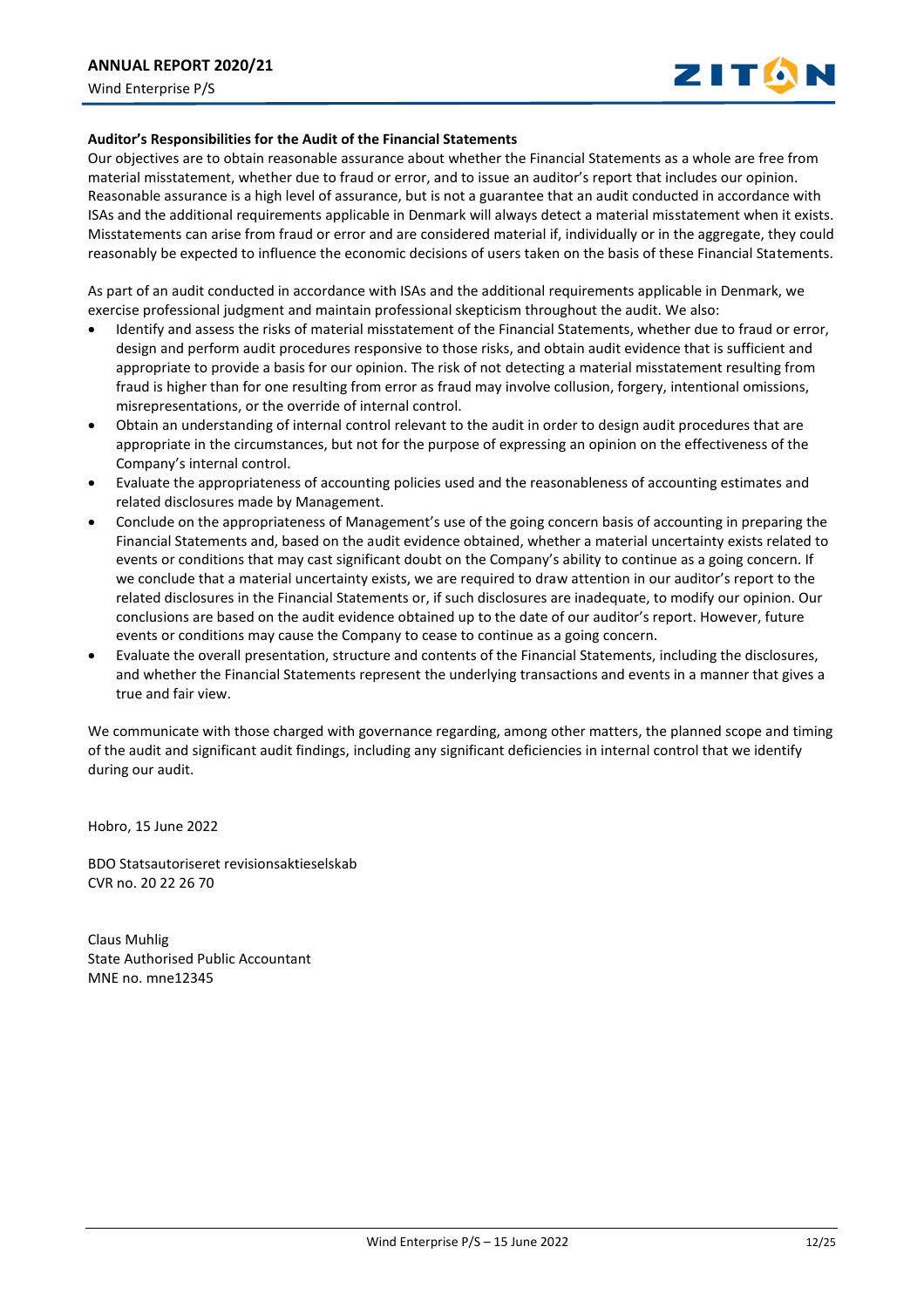

## **Financial statements and financial review**

#### <span id="page-13-0"></span>**Income statement and statement of comprehensive income**

*30 November 2020 – 31 December 2021*

|                               |             | 2020/21        |
|-------------------------------|-------------|----------------|
|                               | <b>Note</b> | <b>EUR</b> 000 |
|                               |             |                |
| Revenue                       | 2           | 14,118         |
| Operating expenses            | 3           | $-4,114$       |
| <b>Gross profit</b>           |             | 10,004         |
| Administrative expenses       | 3           | -563           |
| Staff costs, office staff     | 3           | $-1,777$       |
| <b>EBITDA</b>                 |             | 7,664          |
| Depreciation and amortisation | 5           | $-2,057$       |
| <b>EBIT</b>                   |             | 5,607          |
| Financial income              | 4           | 10             |
| <b>Financial expenses</b>     |             | $-2,857$       |
| Income before tax             |             | 2,759          |
| Tax on profit (loss)          |             |                |
| Income for the year           |             | 2.759          |
|                               |             |                |

| STATEMENT OF COMPREHENSIVE INCOME<br>30 November 2020 - 31 December 2021                                  | 2020/21<br><b>EUR '000</b> |
|-----------------------------------------------------------------------------------------------------------|----------------------------|
| Income for the year                                                                                       | 2.759                      |
| Items that will subsequently be reclassified to the income<br>statement when specific conditions are met: |                            |
| Exchange adjustments of foreign entities, net of tax                                                      |                            |
| Total comprehensive income for the year, after tax                                                        |                            |

#### **Review of the income statement for 2021**

2020/2021 is first financial year of Wind Enterprise P/S, therefore no comparable figures are presented. The income statement for Wind Enterprise P/S shows revenue of EUR 14.1m for 2021. On 1 March 2021, J/U WIND ENTERPRISE entered into the SGRE time charter contract of 3 years and 8 months, thus full year results reflects that the vessel did not generate any revenue during first two months of the year.

Operating expenses amounted to EUR 4.1m for 2021. Wind Enterprise P/S purchased J/U WIND ENTERPRISE from ZITON A/S on 1 March 2021 from when costs were accounted for in Wind Enterprise P/S. In Q2 2021, OPEX was slightly higher due to one-off costs for initiation of the SGRE long-term charter.

SG&A amounted to EUR 2.3m for 2021. Wind Enterprise P/S has no employees, but an operational support agreement with its parent company ZITON A/S for the performance of all services related to sales, technical management, maintenance costs, operations, crewing, administration etc. According to the terms of the operational support agreement, for these services, ZITON A/S charges Wind Enterprise P/S for 40% of SG&A for ZITON Group.

EBITDA amounted to a profit of EUR 7.7m for 2021, reflecting that the vessel did not generate any revenue and operational costs during first two months of the year.

Depreciation charges amounted to EUR 2.1m for 2021. Financials, net was an expense of EUR 2.8m for 2021. Financial costs are constituted by accrued interest on the EUR 35m first lien bond loan since issued date on 17 December 2020. Income before tax amounted to a profit of EUR 2.8m for 2021.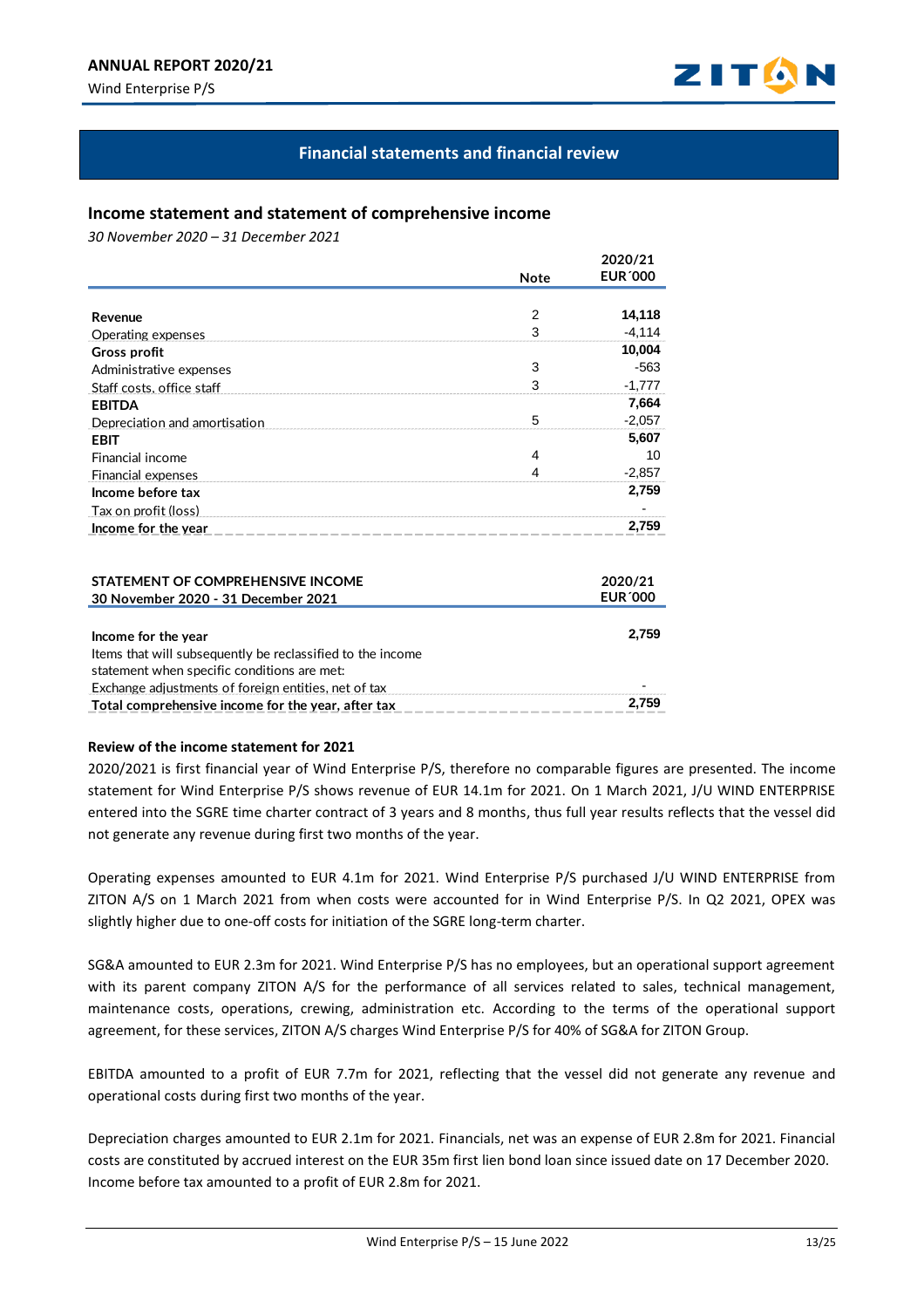

**2021**

## **Balance sheet**

*as of 31 December*

|                                      |             | ZUZI            |
|--------------------------------------|-------------|-----------------|
|                                      | <b>Note</b> | <b>EUR</b> '000 |
| Assets                               |             |                 |
| Non-current assets                   |             |                 |
| Vessel                               | 5           | 47,792          |
| Non-current assets                   |             | 47,792          |
| <b>Current assets</b>                |             |                 |
| Trade and other receivables          | 6           | 1,742           |
| Prepayments                          |             | 24              |
| Cash and cash equivalents            |             | 843             |
| <b>Current assets</b>                |             | 2,609           |
| <b>Total assets</b>                  |             | 50,401          |
| <b>Equity and liabilities</b>        |             |                 |
| Equity                               |             |                 |
| Share capital                        |             | 54              |
| Retained earnings                    |             | 2,758           |
| <b>Total equity</b>                  |             | 2,812           |
| <b>Liabilities</b>                   |             |                 |
| <b>Non-current liabilities</b>       |             |                 |
| Subordinated Ioan                    | $7 - 8$     | 13,200          |
| Bond loans, first lien               | $7 - 8$     | 25,411          |
| Deferred tax liabilities             |             |                 |
| <b>Total non-current liabilities</b> |             | 38,611          |
| <b>Current liabilities</b>           | $7 - 8$     |                 |
| Bond Joan, first lien                |             | 4,213           |
| Trade and other payables             | 9           | 4,765           |
| <b>Total current liabilities</b>     |             | 8,978           |
| <b>Total liabilities</b>             |             | 47,589          |
| <b>Total equity and liabilities</b>  |             | 50,401          |

#### **Review of the balance sheet end of 2021**

The total value of the vessel (incl. fixtures & equipment) amounted to EUR 47.8m at the end of 2021. The total value of the vessel includes the purchase price of J/U WIND ENTERPRISE as well as CAPEX completed by the parent company before Wind Enterprise P/S purchased the vessel, as well as regular CAPEX.

Trade and other receivables amounted to EUR 1.8m at the end of Q4 2021. Receivables are solely related to the SGRE long-term charter.

Equity was at EUR 2.8m because of positive income during the year.

The subordinated loan was at EUR 13.2m and is provided by the parent company consisting of the EUR 10.0m shares issued by ZITON A/S and CAPEX completed by the parent company before Wind Enterprise P/S purchased the vessel.

The first lien bond loan amounted to EUR 29.6m at the end of 2021 as amortisation amounted to EUR 4.5m during 2021.

Trade and other payables amounted to EUR 4.8m at the end of 2021, mainly consisting of payables to the parent company ZITON A/S.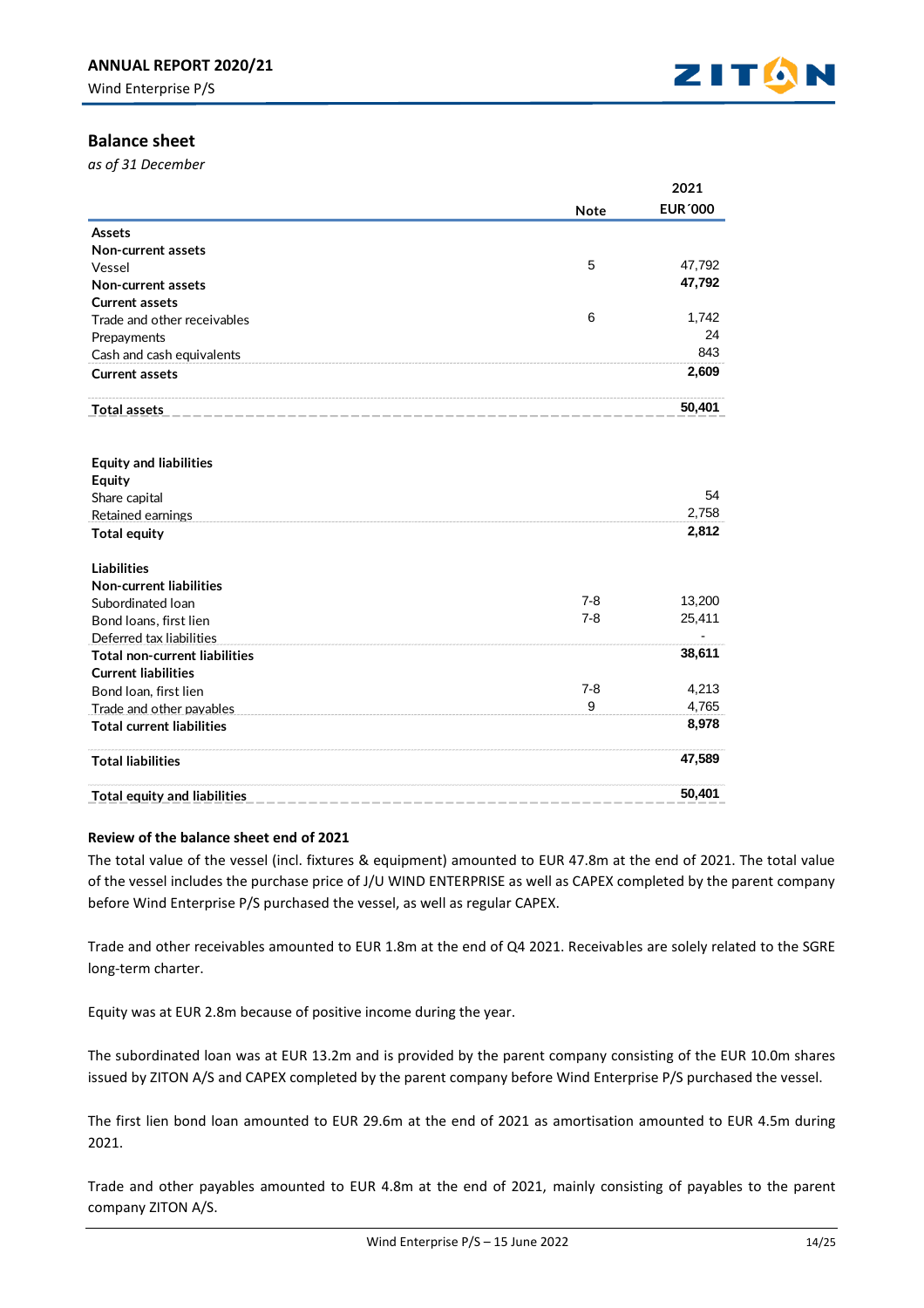# ZITI

## **Cash flow statement**

*as of 31 December*

|                                                    |         | 2020/21         |
|----------------------------------------------------|---------|-----------------|
|                                                    | Note    | <b>EUR</b> '000 |
| Income before tax                                  |         | 2,759           |
| <b>Operating activities</b>                        |         |                 |
| Adiustments for non-cash items                     |         |                 |
| Reversal of financial expenses, net                |         | 2,848           |
| Depreciation and writedowns for the period         | 4       | 2,057           |
| Other adiustments                                  |         | -1              |
| Working capital adjustments                        |         |                 |
| Change in receivables                              |         | $-1,766$        |
| Change in trade payables                           |         | 4,765           |
| Net cash flows from operating activities           |         | 10,662          |
| <b>Financial payments</b>                          |         |                 |
| Financial payments                                 |         | $-2,515$        |
|                                                    |         |                 |
| Net cash flows before investing activities         |         | 8,147           |
| <b>Investing activities</b>                        |         |                 |
| Purchase of vessels                                | 4       | -49,849         |
| Net cash used in investing activities              |         | $-49.849$       |
| <b>Financing activities</b>                        |         |                 |
| Capital increase                                   |         | 54              |
| Bond loan                                          | $7 - 8$ | 33,806          |
| Subordinated loan from parent                      | $7 - 8$ | 13,200          |
| Repayment of bond loan                             |         | $-4,515$        |
| Net cash used/received in financing activities     |         | 42,545          |
|                                                    |         |                 |
| Net change in cash and cash equivalents            |         | 843             |
| Cash and cash equivalents at beginning of period   |         | $\mathbf 0$     |
| Exchange gains/losses on cash and cash equivalents |         | 0               |

#### **Review of the cash flow statement**

Cash flows from operating activities were an inflow of EUR 10.6m for 2021, driven by positive EBITDA, and working capital adjustments as trade receivables from the SGRE long-term charter are more than offset by payables to the parent company according to the operational support agreement between the two companies.

**Cash and cash equivalents at end of period** B/S **843** 

Financial payments, net amounted to a negative 2.5m for 2021.

Investing activities amounted to EUR 49.8m for 2021 mainly used for purchase of J/U WIND ENTERPRISE as well as CAPEX for the vessel.

Financing activities amounted to a cash net-inflow of EUR 42.5m that we were mainly used for financing the purchase of J/U WIND ENTERPRISE.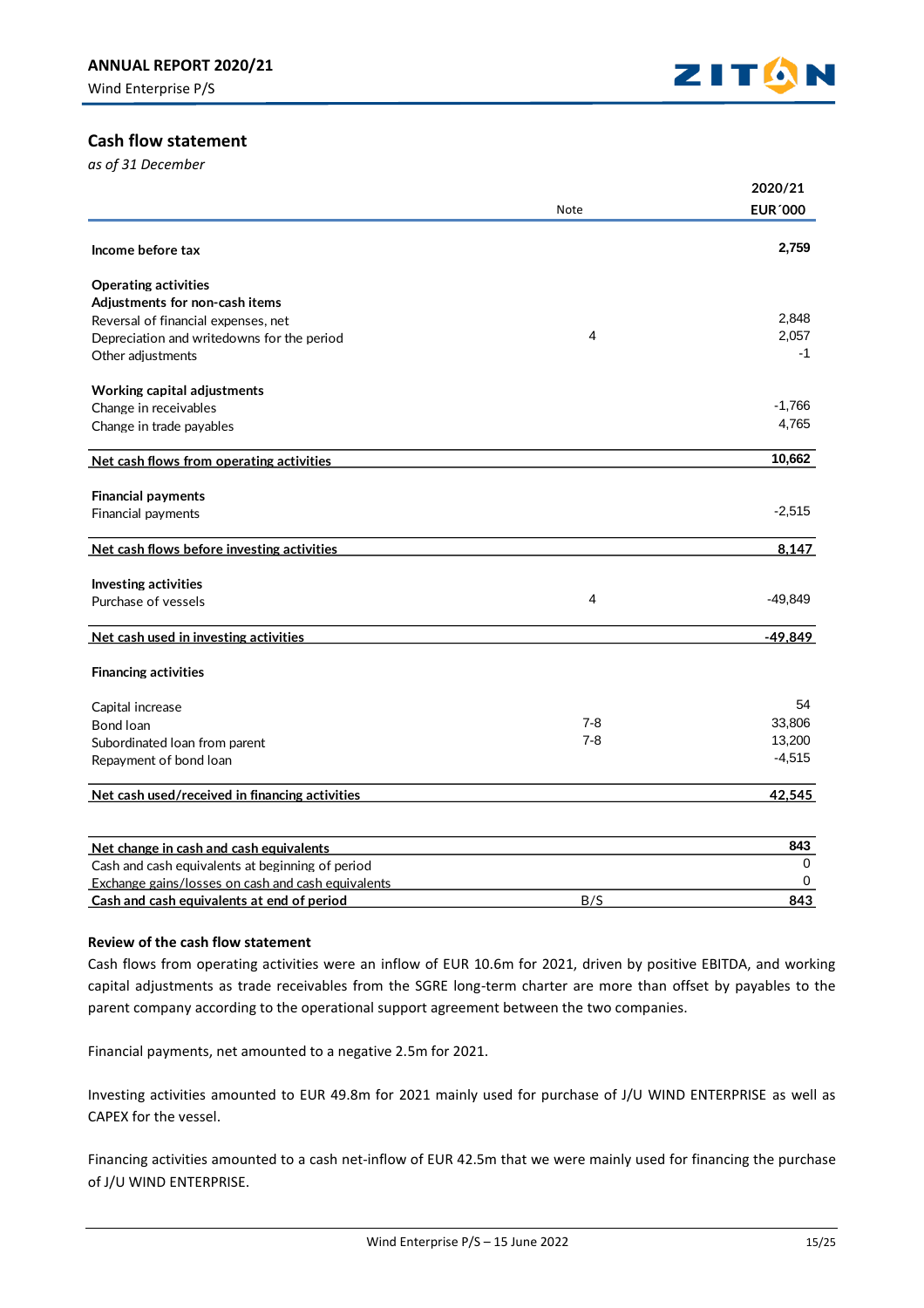

## **Statement of changes in equity**

| <b>EUR</b> 000                                                         | <b>Share</b><br>capital | Retained<br>earnings | Total equity |
|------------------------------------------------------------------------|-------------------------|----------------------|--------------|
| Capital increase at 30 November 2020                                   | 54                      |                      | 54           |
| Total comprehensive income for the year, after tax<br>Capital increase | ۰                       | 2.758                | 2.758        |
| Balance at 31 December 2021                                            | 54                      | 2.758                | 2.812        |

#### **Share capital**

The company was established 30 November 2020 with a capital increase of DKK 400k (EUR 54k). There are no share classes.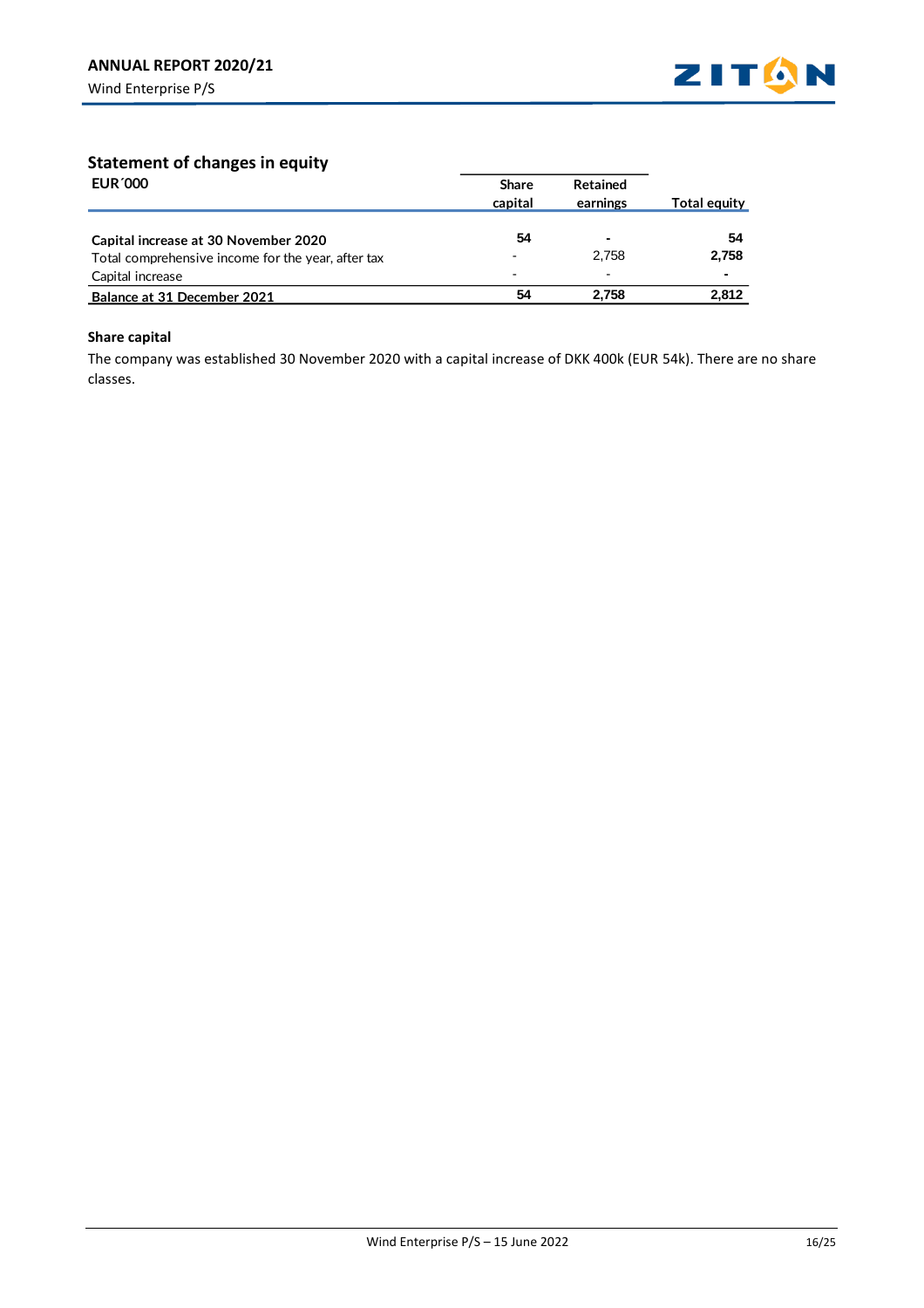

## **Notes to the Financial Statements**

## <span id="page-17-0"></span>**1 – Basis of reporting**

#### **General information**

Wind Enterprise P/S is a partner company incorporated in Horsens, Denmark.

Wind Enterprise P/S is controlled by ZITON A/S, which holds 100% of the share capital in Wind Enterprise P/S and 100% of the share capital in the general partner Green Wind Enterprise ApS. The ultimate parent of the Wind Enterprise P/S is Anpartsselskabet af 1. december 2011.

Wind Enterprise P/S is consolidated in the financial statements of ZITON A/S (registered office: Horsens, Denmark), which is the lowest level of consolidated financial statements, and Anpartsselskabet af 1. december 2011 (registered office: Fredensborg, Denmark), which is the highest level of consolidated financial statements.

The financial statements of Wind Enterprise P/S have been prepared in accordance with International Financial Reporting Standards (IFRS) as adopted by the EU and additional Danish disclosure requirements for annual reports for entities in reporting class C.

The financial statements are presented in EUR thousands (EUR ´000).

The financial statements have been prepared on the historical cost basis except for the revaluation of certain financial instruments and balances required to be measured at fair value.

Significant accounting policies adopted in the preparation of these financial statements are disclosed in relevant notes. If no relevant note exists, the accounting policies are listed in this note.

Furthermore, significant accounting judgments, estimates and assumptions used in these financial statements are disclosed in relevant notes. If no relevant note exists, the significant accounting judgments, estimates and assumptions are listed in this note.

#### **ACCOUNTING POLICIES**

#### **Functional and presentational currency**

Items included in the financial statements of the company are measured using the currency of the primary economic environment in which the entity operates ('the functional currency'). Although the functional currency for Wind Enterprise P/S is DKK, the consolidated financial statements are presented in EUR because the main financing is in EUR.

#### **Transactions and balances**

Foreign currency transactions are translated into the functional currency using the exchange rates at the dates of the transactions. Foreign exchange gains and losses resulting from the settlement of such transactions and from the translation of monetary assets and liabilities denominated in foreign currencies at year-end exchange rates are generally recognised in profit or loss. They are deferred in equity if they are attributable to part of the net investment in a foreign operation. Foreign exchange gains and losses that relate to borrowings are presented in the income statement under financial income/expenses. All other foreign exchange gains and losses are presented in the income statement on a net basis under revenue or other expenses. Non-monetary items that are measured at fair value in a foreign currency are translated using the exchange rates at the date when the fair value was determined. Translation differences on assets and liabilities carried at fair value are reported as part of the fair value gain or loss.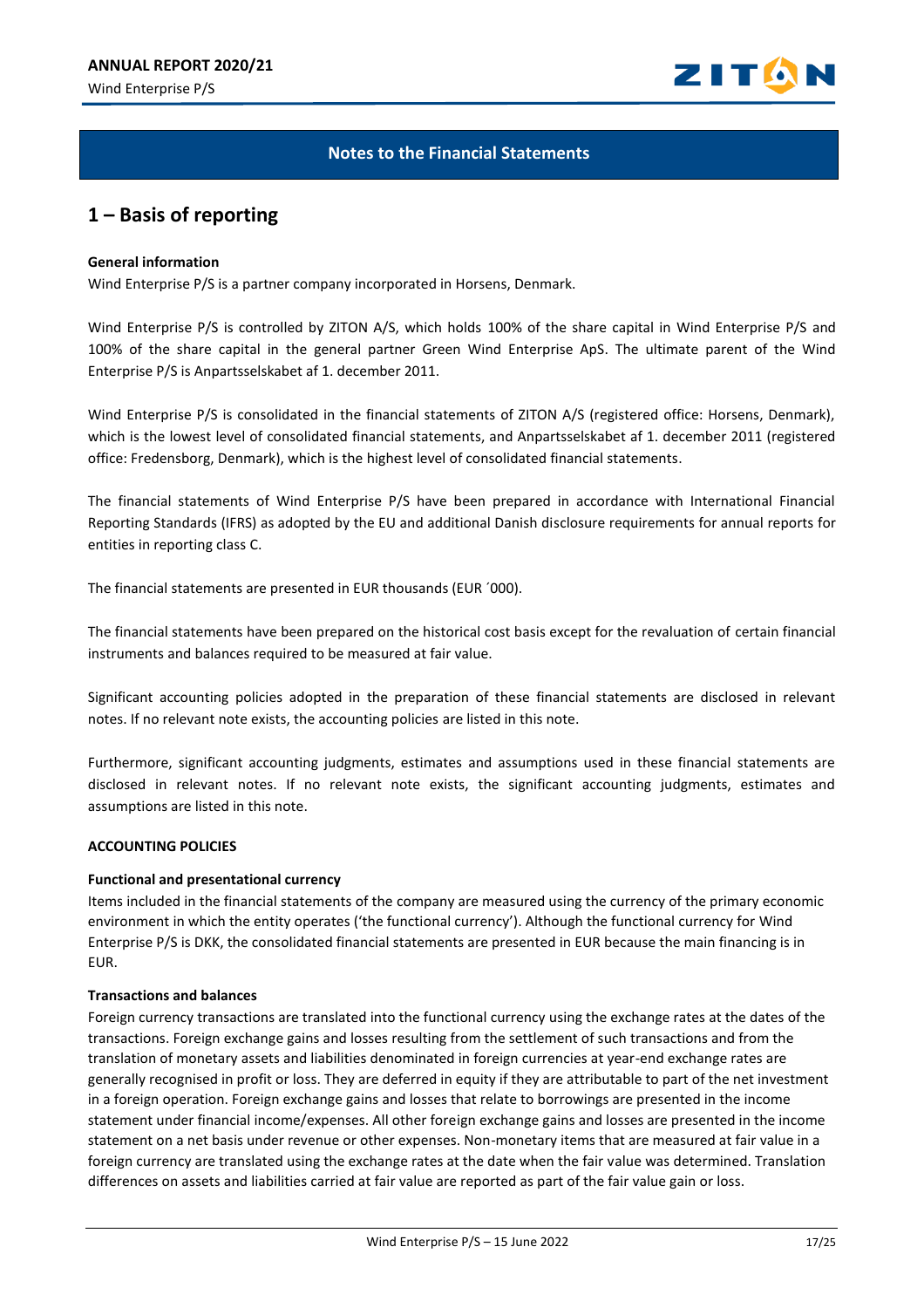

#### **Income statement**

Operational and administrative expenses are based on an operational support agreement with ZITON A/S for the performance of all services related to sales, technical management, maintenance costs, operations, crewing, administration etc. The structure was set up to provide new bondholders with strong security as cash flows from the SGRE long-term charter and security in the vessel J/U WIND ENTERPRISE is ringfenced into Wind Enterprise P/S.

#### **Leases**

Where contracts are identified as a lease (time charter), revenue recognition is based on a straight-line basis over the term of the lease period.

The amount of revenue stated in the above table for both the current financial year and the comparable financial year include the agreed time charter rates earned during leases. The lease and service components are recognised as revenue under the same pattern of transfer to customers. A separate disclosure of the lease components and the service income components has not been provided as it is impracticable to establish such a disclosure.

#### **Cash flows**

The cash flow statement shows the cash flows from operating, investing and financing activities for the year, the year's changes in cash and cash equivalents as well as cash and cash equivalents at the beginning and end of the year. Cash flows from operating activities are calculated according to the indirect method as the income before tax adjusted for non-cash operating items and changes in working capital. Cash flows from investing activities comprise payments in connection with acquisitions and disposals of intangible assets, property, plant and equipment and other noncurrent assets. Cash flows from financing activities comprise changes in the share capital and related costs as well as the raising of loans, repayment of bank and bond debt, instalments on leases, acquisition and disposal of subordinated debt and payment of dividends to shareholders and changes on the working capital facility.

## **Note 2 – Revenue**

The internal reporting framework used for reporting on revenue and expenses to the Executive Management Team and the Board of Directors has been set up to reflect and report on jack-up vessel. As Wind Enterprise P/S only owns one vessel, there is only one operating segment.

#### **ACCOUNTING POLICIES**

#### **Revenue recognition**

Revenue is measured at the fair value of the consideration received or receivable. Amounts disclosed as revenue are reduced for estimates for trade allowances, rebates and amounts collected on behalf of third parties.

The company recognises revenue when the amount of revenue can be reliably measured, it is probable that future economic benefits will flow to the entity and specific criteria have been met for each of the company's activities as described below. The company bases its estimates on historical results, taking into consideration the type of customer, the type of transaction and the specifics of each engagement.

## **Note 3 – Operating expenses and SG&A**

| Total operating expenses  | 2021<br><b>EUR</b> '000 |
|---------------------------|-------------------------|
|                           |                         |
| Operating expenses        | $-4,114$                |
| Administrative expenses   | $-563$                  |
| Staff costs, office staff | $-1.777$                |
| <b>Total costs</b>        | -6.454                  |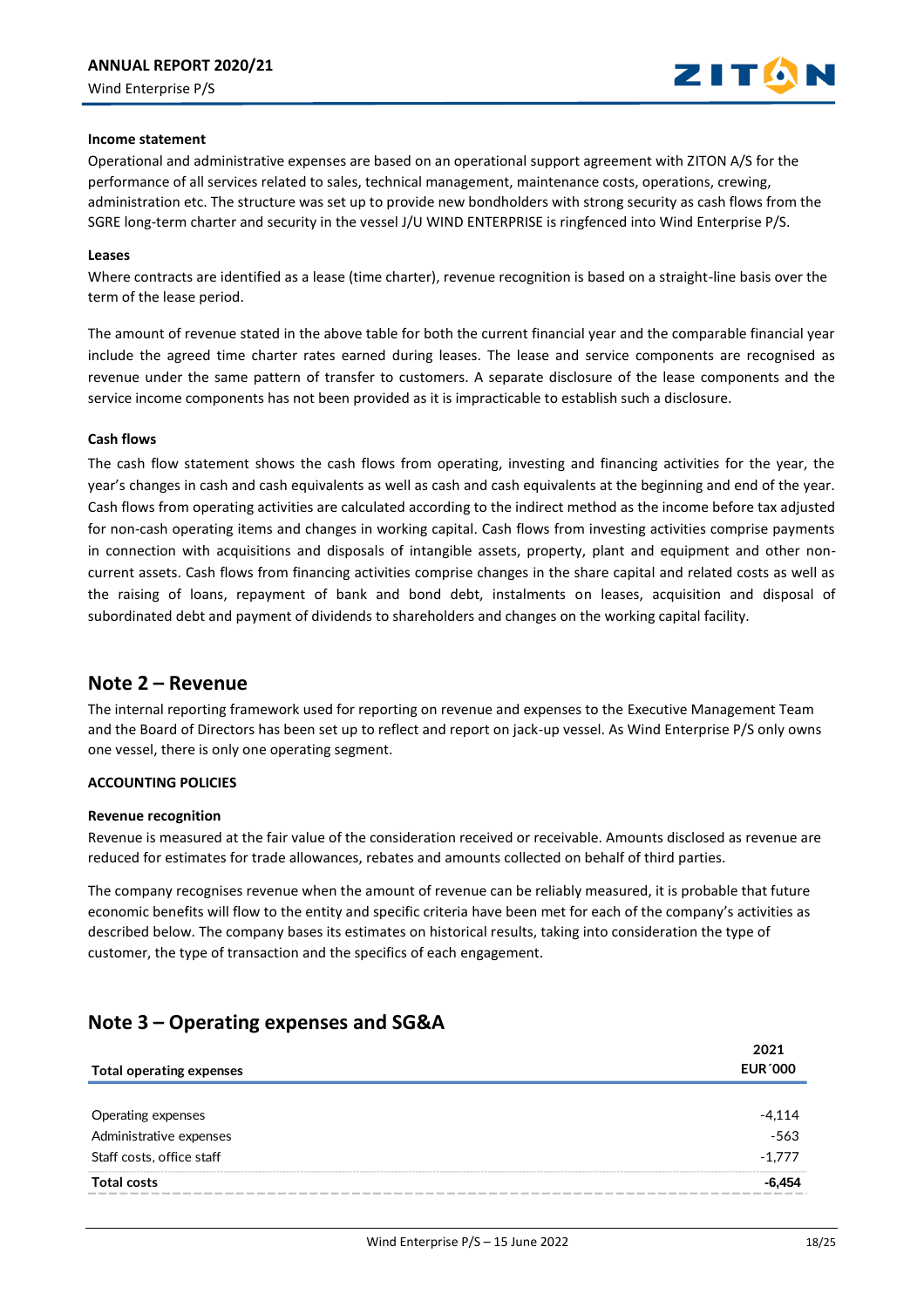

Wind Enterprise P/S has no employees.

Wind Enterprise P/S has an operational support agreement with ZITON A/S for the performance of all services related to sales, technical management, maintenance costs, operations, crewing, administration etc. Operating expenses, administrative expenses and staff costs, mainly consist of expenses reinvoiced to Wind Enterprise P/S in accordance with the operational service agreement. In addition, Wind Enterprise P/S has less significant administrative expenses.

#### **ACCOUNTING POLICIES**

#### **Project-related expenses**

Project-related expenses consist of expenses in relation to projects and primarily involve expenses to subcontractors, tugboat, seabed analyses and special equipment used for operations. Like revenue, project-related expenses are recognised upon delivery of the service.

#### **Operating expenses**

Operation of vessels comprises expenses other than project-related expenses incurred to generate the revenue for the year. Vessel operating costs are divided into fixed and variable expenses. As vessels are obligated by law to have a minimum crew, staff expenses for employees are considered a fixed expense. Fixed expenses include insurance, maintenance expenses, staff costs, etc. Variable expenses include bunker, lubricants and other expenses to move the vessel. Operating costs are recognised in profit and loss in the period corresponding to revenue.

#### **Administrative expenses**

Administrative expenses comprise cost of rent, travel, external expenses and other office expenses, etc. Administrative expenses are also recognised upon delivery of the service.

# **Note 4 – Net financial expenses**

| <b>Financial income:</b> | 2020/21<br><b>EUR '000</b> |
|--------------------------|----------------------------|
| Foreign exchange gains   | 10                         |
| Other                    |                            |
| Total financial income   |                            |

| Interest expense:               | 2020/21<br><b>EUR</b> 000 |
|---------------------------------|---------------------------|
|                                 |                           |
| Bond loan, first lien           | 2,493                     |
| Amortisation of loan costs      | 332                       |
| Other interest expense          | 32                        |
| <b>Total financial expenses</b> | 2.857                     |
|                                 |                           |
|                                 |                           |
| Net financial expenses          |                           |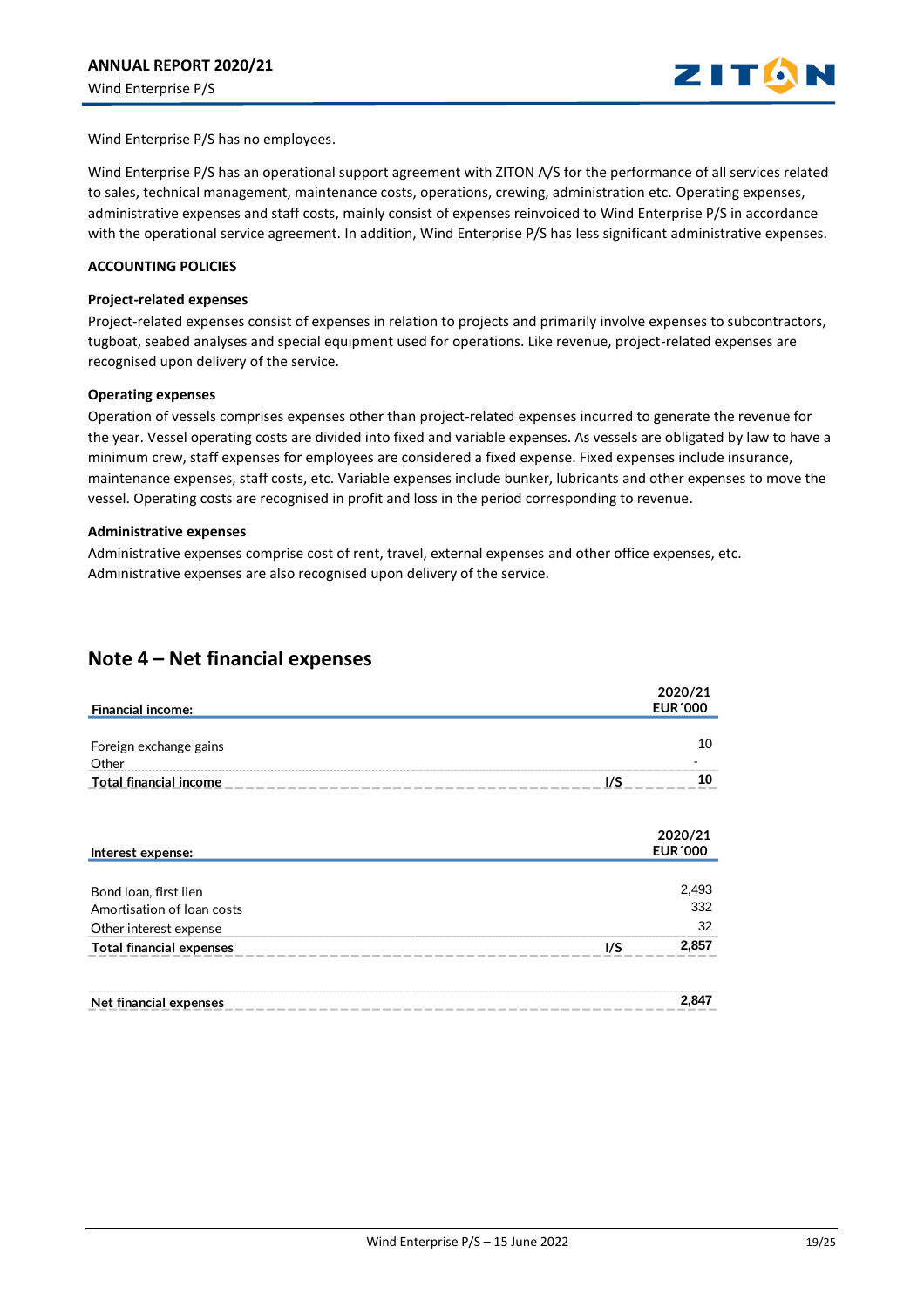

# **Note 5 - Vessel**

| <b>EUR '000</b>                    |               | <b>Vessel</b> | Total    |
|------------------------------------|---------------|---------------|----------|
|                                    |               |               |          |
| Cost at 30 November 2020           |               |               |          |
| Additions                          |               | 49,849        | 49,849   |
| <b>Cost at 31 December</b>         |               | 49,849        | 49,849   |
|                                    |               |               |          |
| Depreciation at 30 November 2020   |               |               |          |
| Depreciation                       | $\frac{1}{5}$ | $-2,057$      | $-2,057$ |
| <b>Depreciation at 31 December</b> |               | $-2,057$      | $-2,057$ |
|                                    |               |               |          |
| Impairment losses at 31 December   |               |               |          |
| Carrying amount at 31 December     | B/S           | 47,792        | 47,792   |

#### **Assessment of Impairment of vessel**

Assets are tested for impairment whenever events or changes in circumstances indicate that the carrying amount may not be recoverable. As Wind Enterprise P/S realised a profit for the year and equity is positive at the end of the reporting period, no indicator of impairment has been identified and as a result, Wind Enterprise P/S has not performed an impairment test.

#### **ACCOUNTING POLICIES**

The company's accounting policy for vessels and fixtures & equipment is stated at historical costs less depreciation. Historical costs include expenditures directly attributable to the acquisition of the items.

Subsequent costs are included in the asset's carrying amount or recognised as a separate asset, as appropriate, only when it is probable that future economic benefits associated with the item will flow to the Group and the cost of the item can be measured reliably. The carrying amount of any component accounted for as a separate asset is derecognised when replaced. All other repairs and maintenance are charged to profit or loss during the reporting period in which they are incurred.

The basis of depreciation is allocated on a straight-line basis over the estimated useful lives of the assets as follows:

- Vessels: 25 years
- Installed equipment on vessels: between 3 and 12 years

Docking costs and costs related to the significantly improvements of the vessel are capitalised, decomposed and depreciated over the period until the next docking or over the estimated useful lives of the assets, typically five to ten years.

Gains and losses on disposals are determined by comparing proceeds with carrying amounts. These are included in profit or loss. When revalued assets are sold, it is group policy to transfer any amounts included in other reserves in respect of those assets to retained earnings.

An asset's carrying amount is written down immediately to its recoverable amount if the asset's carrying amount is greater than its estimated recoverable amount.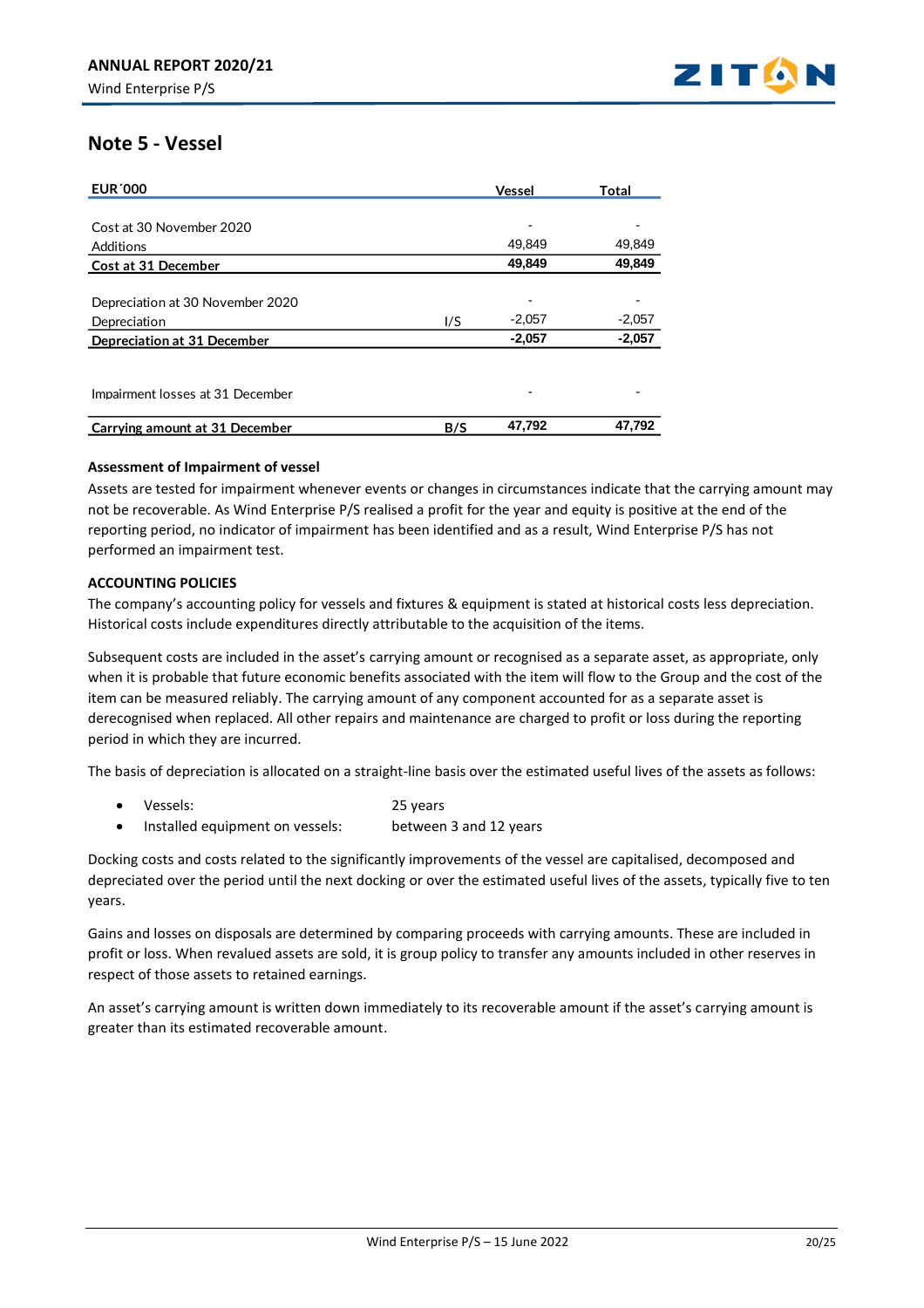

# **Note 6 – Trade and other receivables**

| Trade and other receivables                 |     | <b>EUR</b> '000 |
|---------------------------------------------|-----|-----------------|
|                                             |     |                 |
| Trade receivables                           |     | 1,742           |
| Total trade and other receivables           | B/S | 1.742           |
|                                             |     |                 |
|                                             |     |                 |
| Recognised in the balance sheet as follows: |     |                 |
| Non-current                                 |     |                 |
| Current                                     |     | 1742            |
| Total                                       |     | 1 742           |
|                                             |     |                 |

The carrying amount of receivables is in all material respects equal to the fair value.

No trade receivables were overdue at 31 December 2021.

#### **SIGNIFICANT ESTIMATES AND ASSUMPTIONS - TRADE AND OTHER RECEIVABLES**

Provisions for bad debts are determined on the basis of customers' ability to pay, considering historical information about payment patterns, doubtful debts, customer concentration, customer creditworthiness and collateral received as well as prevailing economic conditions. Estimates made are updated if the debtor's ability to pay changes. Management estimated that there was no need for provisions on receivables at 31 December 2021.

#### **ACCOUNTING POLICIES**

#### **Trade receivables**

Trade receivables are recognised initially at fair value and subsequently measured at amortised cost, less allowance for expected credit losses. The company applies the simplified approach to measuring expected credit losses which uses lifetime expected credit losses for all trade receivables at each reporting date. An impairment analysis is performed at each reporting date using a provision matrix to measure expected credit losses. The provision rates are based on days past due for groupings of various customer segments with similar credit risk characteristics, i.e. geographical region and customer type. The calculation reflects the probability-weighted outcome, the time value of money and reasonable and supportable information that is available at the reporting date about past events, current conditions and forecasts of future economic conditions. Trade receivables are written off when there is no reasonable expectation of recovery. Impairment losses on trade receivables are presented as net impairment losses within operating profit before other items. Subsequent recovery of amounts previously written off are credited against the same line item.

# **Note 7 - Loans**

| 2021                  |                          |         | Non-    |        |  |
|-----------------------|--------------------------|---------|---------|--------|--|
|                       | <b>Interests</b>         | Current | current |        |  |
| <b>EUR</b> 000        | type                     | debt    | debt    | Total  |  |
|                       |                          |         |         |        |  |
| Subordinated loan     | B/S Floating rate        | -       | 13.200  | 13,200 |  |
| Bond Ioan, first lien | <b>B/S Floating rate</b> | 4.213   | 25.411  | 29.624 |  |
| <b>Total loans</b>    |                          | 4.213   | 38,611  | 42.824 |  |
|                       |                          |         |         |        |  |

#### **Fair value**

The fair value of the EUR 35.0m bond loan issued by Wind Enterprise P/S (hierarchy level 3) is equivalent to the carrying amounts (adjusted for capitalised fees on subordinated loan of EUR 862k).

#### **Financial covenants**

BOND: Wind Enterprise P/S EUR 35.0m Senior Secured Callable Bonds 2020/2024 - ISIN NO0010911126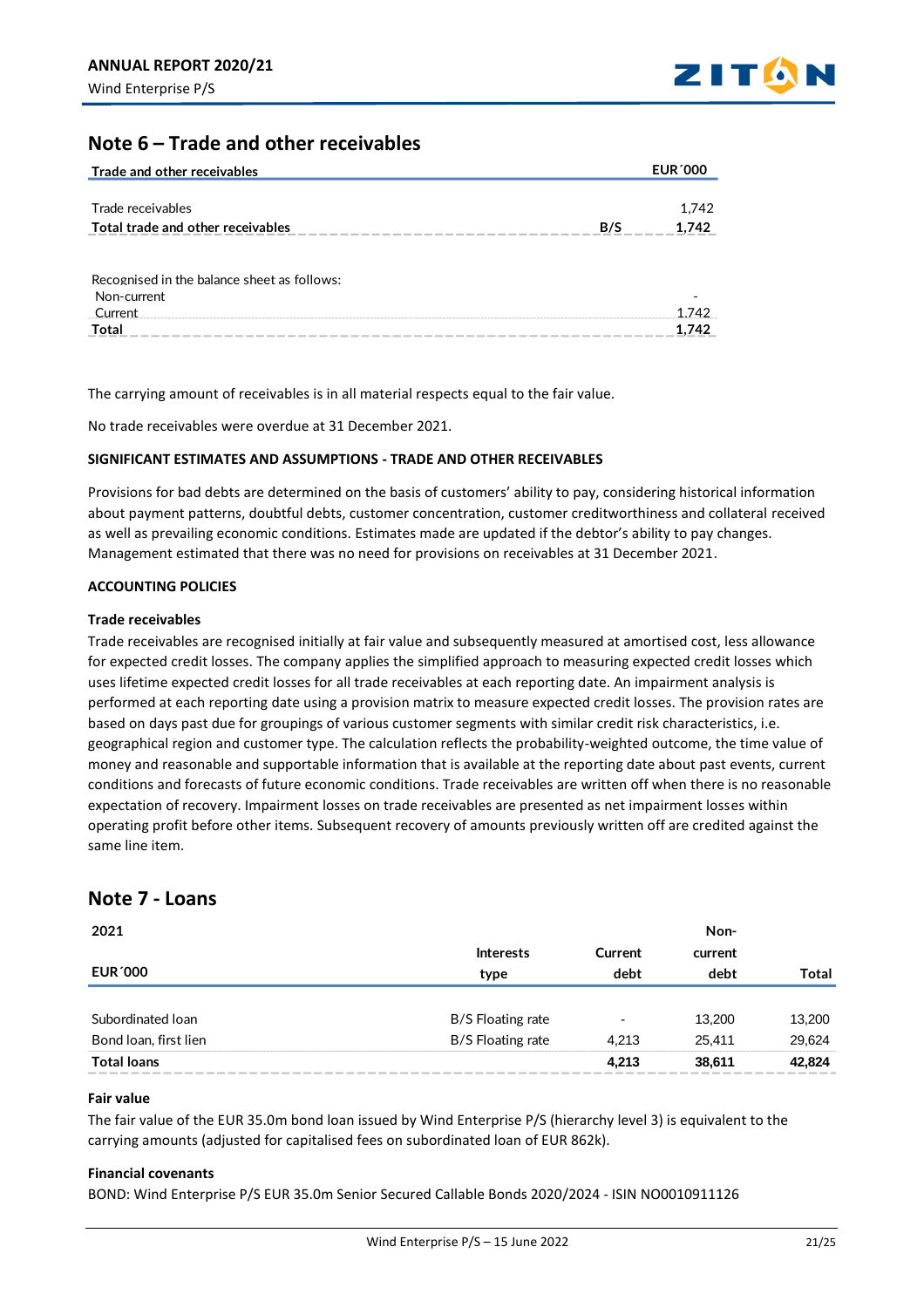

The bond loan agreement includes the following financial covenants:

- An Asset Coverage Ratio of minimum 125 % during 2020 and 2021, 150% during 2022 and 175% thereafter. The Asset Coverage Ratio shall be tested at the end of each quarter March 2021 onwards.
- An Interest Coverage Ratio of minimum 3x during 2021, 4x during 2022 and 5x thereafter, with the first testing date being at the end of March 2022. Interest Coverage Ratio shall be tested on an annual rolling basis the first testing date being at the end of March 2022.

Key terms for bond loan as of 31 December 2021.

|                               | EUR 35m first lien, Wind Enterprise P/S                                                                                                                                                                                                                                         |  |  |
|-------------------------------|---------------------------------------------------------------------------------------------------------------------------------------------------------------------------------------------------------------------------------------------------------------------------------|--|--|
| Listing/ISN                   | Not listed                                                                                                                                                                                                                                                                      |  |  |
| Coupon                        | Fixed rate - 7.0% with semi-annual interest payments on 17 June and<br>17 December                                                                                                                                                                                              |  |  |
| <b>Security</b>               | Security package includes mortgage in J/U WIND ENTERPRISE,<br>assignment of earnings under the SGRE Contract for J/U WIND<br>ENTERPRISE, shares of Green Wind Enterprise ApS, vessel insurance,<br>earnings account, retention account, collection account etc.                 |  |  |
| <b>Maturity</b>               | 17 lune 2024                                                                                                                                                                                                                                                                    |  |  |
| <b>Amortisation</b>           | Semi-annual amortisation on 17 June and 17 December of amount on<br>retention account. During 2022, monthly transfer for amortsation<br>amounts to EUR 583,333, for 2023 and thereafter the transfer<br>amounts to EUR 666,667                                                  |  |  |
| Call structure                | 104.2%+make whole from 17 December 2020 - 17 June 2022<br>104.2% from 17 June 2022 - 17 December 2022<br>103.15% from 17 December 2022 - 17 June 2023<br>102.10% from 17 June 2023 - 17 December 2023<br>101.05% from 17 December 2023 - 16 June 2024<br>100.0% on 17 June 2024 |  |  |
| <b>Maintainance covenants</b> | An Asset Coverage Ratio of minimum 125 % during 2020 and 2021,<br>150% during 2022 and 175% thereafter.<br>An Interest Coverage Ratio of minimum 3x during 2021, 4x during<br>2022 and 5x thereafter, with the first testing date being at the<br>end of March 2022.            |  |  |

# **Note 8 – Reconciliation of financing liabilities**

|                                    |                        | Non-cash changes |                                 |                       |                                  |        |
|------------------------------------|------------------------|------------------|---------------------------------|-----------------------|----------------------------------|--------|
| <b>EUR '000</b>                    | 30<br>November<br>2020 | <b>Cash Flow</b> | Other non-<br>cash<br>movements | Non-cash<br>interests | Foreign<br>exchange<br>movements | 2021   |
|                                    |                        |                  |                                 |                       |                                  |        |
| Subordinated loan                  |                        | 13,200           | -                               |                       |                                  | 13,200 |
| Bond loan, first lien              |                        | 29,292           | $-4,213$                        | 332                   |                                  | 25,411 |
| Bond loan - current liability      |                        |                  | 4.213                           |                       |                                  | 4,213  |
| <b>Total financing liabilities</b> |                        | 42.492           | -0                              | 332                   |                                  | 42,824 |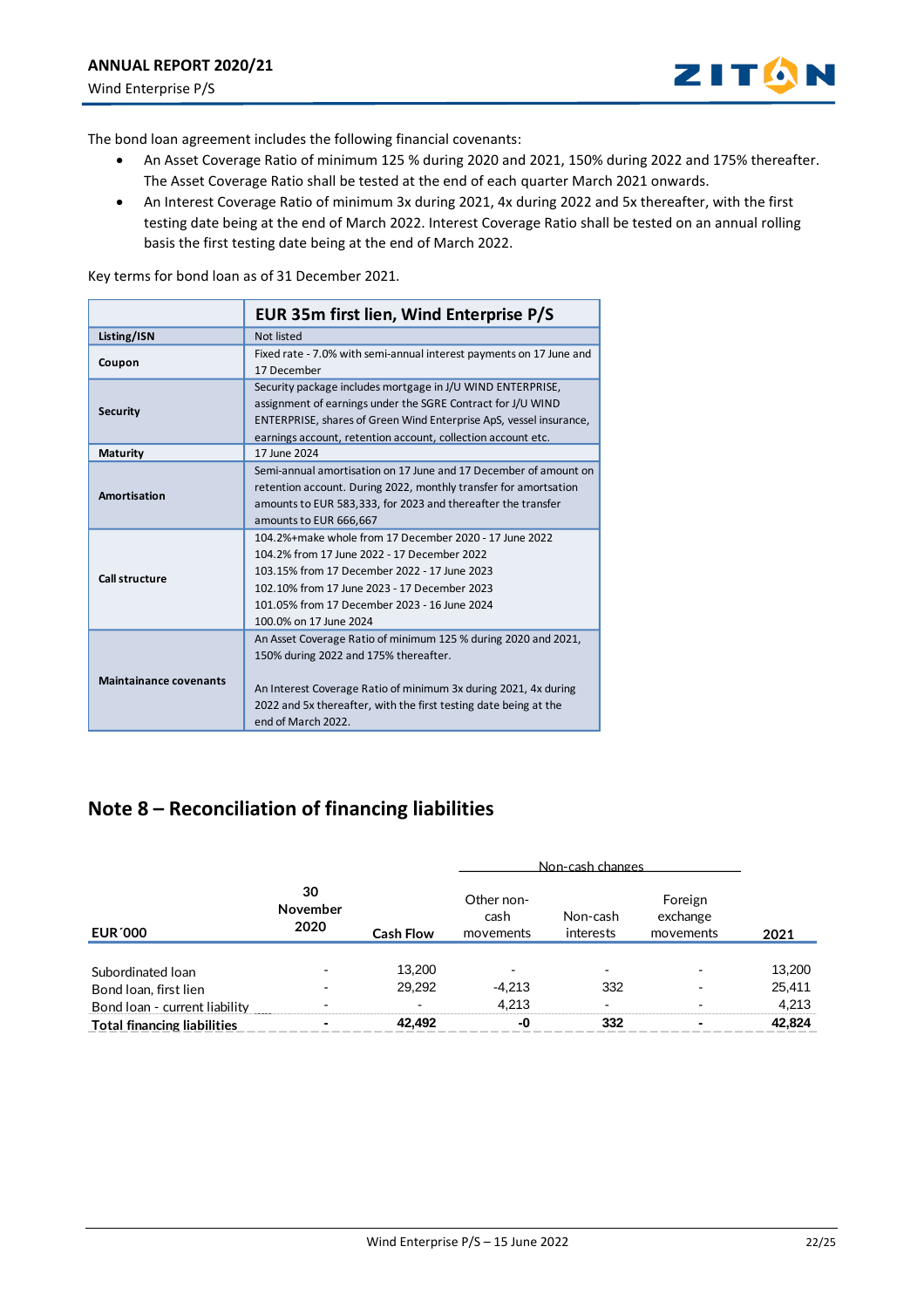

# **Note 9 – Trade and other payables**

| Trade and other payables              | <b>EUR</b> '000 |
|---------------------------------------|-----------------|
|                                       |                 |
| Trade payables                        | 48              |
| Intercompany payables, ZITON A/S      | 4.421           |
| Other liabilities                     | 296             |
| Total trade and other payables<br>B/S | 4.765           |

#### **ACCOUNTING POLICIES**

Trade payables represent liabilities for goods and services provided to the Company prior to the end of the financial year which are unpaid. The amounts are unsecured and are usually paid within 30 days of recognition.

Intercompany payables to ZITON A/S are payables resulting from the operational support agreement with ZITON A/S for the performance of all services related to sales, technical management, maintenance costs, operations, crewing, administration etc.

Other liabilities represent accruals for VAT and interests.

Trade payables and other payables are presented as current liabilities unless payment is not due within 12 months after the end of the reporting period. They are recognised initially at their fair values and subsequently measured at amortised cost using the effective interest method.

## **Note 10 – Risk management**

#### **Credit risk**

Credit risk arises from cash and cash equivalents and trade receivables but is considered to be modest for the Company.

Cash and cash equivalents are only placed with Systemically Important Financial Institutions ("SIFI banks").

The Company has not suffered any losses from any single major debtor since inception of the Company. The Company's customers are primarily wind turbine manufacturers with a strong financial position.

#### **Liquidity risk**

Liquidity risk includes the risk of the Company becoming short of liquidity and unable to refinance its maturing credit lines as and when needed. In December 2020, Wind Enterprise P/S issued a bond loan of EUR 35.0m to finance the purchase of J/U WIND ENTERPRISE. The bond loan matures on 17 June 2024 and has semi-annual amortisation.

The terms to maturity of financial assets and liabilities are disclosed by category and class distributed on maturity

periods. All interest payments and repayments of financial assets and liabilities are based on contractual agreements.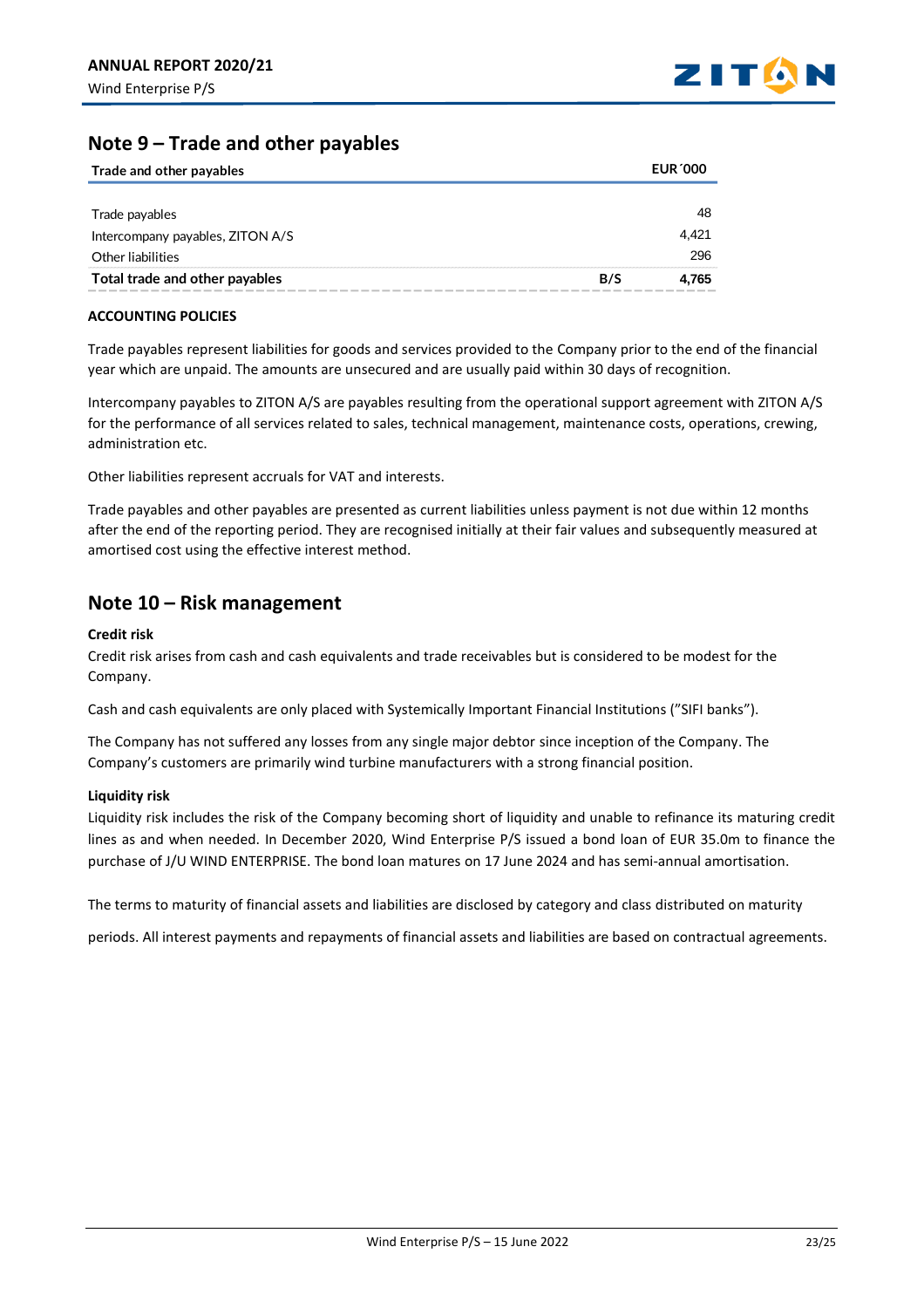

|                              | <b>Maturities</b> |                |          |              |            |  |
|------------------------------|-------------------|----------------|----------|--------------|------------|--|
|                              | in 2022           | <b>Between</b> | 2025 and | <b>Total</b> | Book value |  |
|                              |                   | 2023 to        | onwards  |              |            |  |
|                              |                   | 2024           |          |              |            |  |
| Loans and receivables        |                   |                |          |              |            |  |
| Cash                         | 843               |                | $\sim$   | 843          | 843        |  |
| Trade receivables            | 1,742             |                | ٠        | 1,742        | 1,742      |  |
| Prepayments                  | 24                | ٠              | $\sim$   | 24           | 24         |  |
| <b>Financial liabilities</b> |                   |                |          |              |            |  |
| Subordinated Ioan            | ٠                 | ٠              | 13,200   | 13,200       | 13,200     |  |
| Bond loan, first lein        | 4,213             | 25,411         | $\sim$   | 29,624       | 29,624     |  |
| Trade and other payables     | 4,765             | ٠              | ٠        | 4,765        | 4,765      |  |

#### *Response:*

The SGRE Contract provides a predictable cash flow as long as the vessel has limited off-hire days. The bond terms of the EUR 35.0m bond loan issued by the Company defines the use cash flow from the SGRE Contract. Amortisation on the bond is set up to coincidence with the ongoing cash flow from the SGRE Contract.

#### *Covenants*

The bond loan covenants are described in note 7.

#### **Market risk**

#### *Interest rate risk*

The EUR 35.0m bond loan issued by the Company carries a fixed rate of interest of 7.0%. The subordinated loan provided by the parent company does not carry interest. Consequently, an increase in the general level of interest rates, will not influence interest payments.

#### Response:

Given the modest impact on cash flows, the Company accepts that interest rates will vary.

#### *Foreign exchange risk*

The overall objective of foreign exchange risk management is to reduce the short-term negative impact of exchange rate fluctuations on earnings and cash flows, and thereby contribute to the predictability of the financial results.

The majority of the Company's sales are in EUR, and the Company's loans are denominated in EUR. Therefore, the Company does not apply hedging of assets and liabilities in key currencies. As of 31 December 2021, no open hedging positions were in effect and hedging was carried out during the year.

#### Response:

Given the modest impact on cash flows, the Company accepts that currency rates will vary.

Wind Enterprise P/S does not use financial instruments to reduce the impact of interest rate risk nor foreign exchange risk on financial results.

# **Note 11 – Collateral, commitments and contingencies**

#### **Collateral security for borrowings**

During January 2021, the vessel J/U WIND ENTERPRISE was purchased for EUR 42.5m by establishing Wind Enterprise P/S as a wholly-owned subsidiary of ZITON A/S. Wind Enterprise P/S purchased the vessel J/U WIND ENTERPRISE and